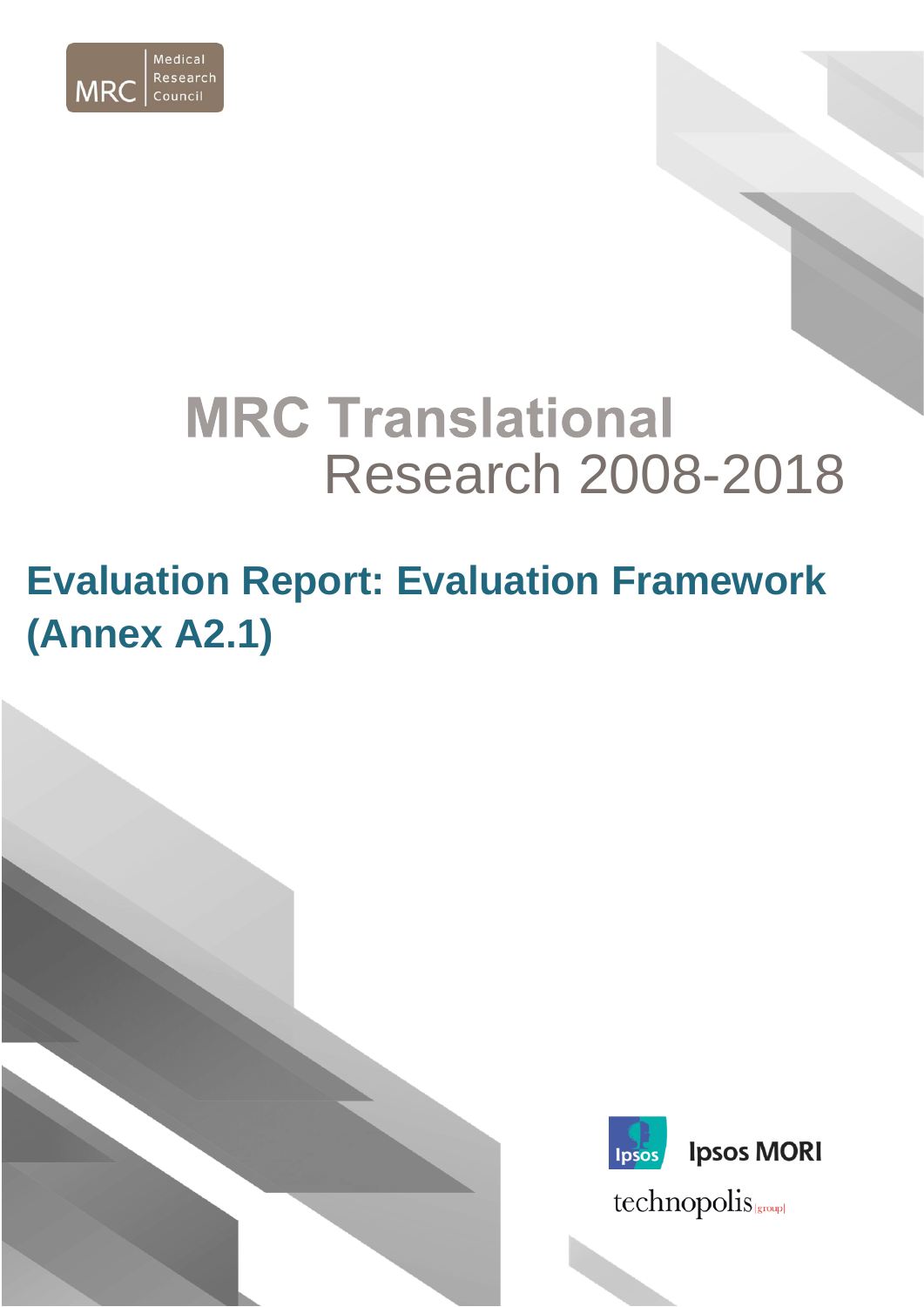## Contents

| $\mathbf 1$ |                                                                                           |  |
|-------------|-------------------------------------------------------------------------------------------|--|
| 1.1         |                                                                                           |  |
| 1.2         |                                                                                           |  |
| 1.3         |                                                                                           |  |
|             |                                                                                           |  |
|             |                                                                                           |  |
| 2           |                                                                                           |  |
| 2.1         |                                                                                           |  |
| 2.2         | Development of medical products and health-influence interventions (Focused               |  |
| 2.3         |                                                                                           |  |
| 2.4         |                                                                                           |  |
|             |                                                                                           |  |
|             |                                                                                           |  |
|             | Table 1.1: Mapping of Directed Translational research initiatives to intended outcome  14 |  |
|             |                                                                                           |  |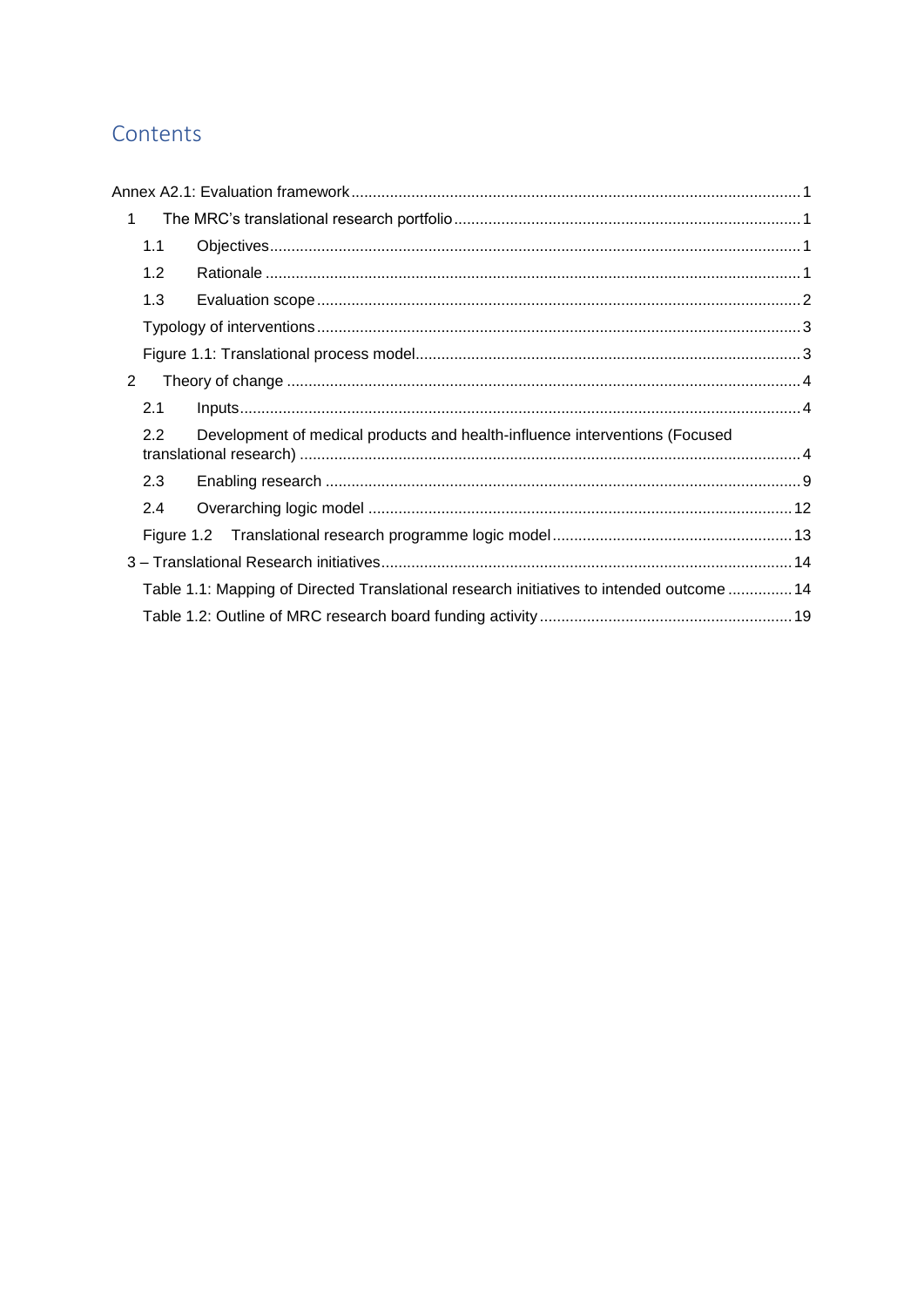## <span id="page-2-0"></span>Annex A2.1: Evaluation framework

This annex sets out the overarching framework used to guide the evaluation of the last 10 years of the Medical Research Council's (MRC) translational research portfolio. The framework set out a theoretical causal process by which the MRC's investments in translational research might be expected to deliver their intended outputs, outcomes and impacts. The purpose of the framework was to identify the key outcomes that needed to be examined in the evaluation, highlight issues that may be encountered in establishing the evidence for these outcomes, and wider issues that may need to be explored to interpret the findings.

### <span id="page-2-1"></span>1 The MRC's translational research portfolio

#### <span id="page-2-2"></span>1.1 Objectives

The MRC's translational research portfolio (the translation of basic scientific findings observed in laboratories into clinical application in humans) has developed considerably over the last 10 years, to address a broad range of perceived challenges in relation to the translation of basic or fundamental knowledge into health and wellbeing benefits for society. The overall translational objectives of the MRC are to:

- Encourage and support research to improve human health;
- Produce skilled researchers:
- Advance and disseminate knowledge and technology to improve the quality of life and economic competitiveness of the UK; and,
- Promote dialogue with the public about medical research.

The MRC also produced a set of strategic aims:

- To increase the scale and speed of progress from discovery into new clinical studies
- To strengthen R&D in areas which underpin and enable translation where there are currently bottlenecks
- To strengthen the quality and scale of infrastructure for translational research
- To define and support priority research areas effectively
- To develop a strong, internationally unique, programme in research methodology
- To improve progression of innovative interventions into late phase ii and phase iii clinical trials
- To improve peer review and evaluation of research proposals and projects with translational elements
- To improve partnership working
- To enhance skills and capacity underpinning of all these areas.

#### <span id="page-2-3"></span>1.2 Rationale

Following the Cooksey review<sup>1</sup> in late 2006, the MRC and other funders invested significant resources to bolster UK translational research to address gaps in translation (primarily the process of taking ideas and developing them into products that can be disseminated into wider healthcare practice potentially through commercialisation) and improving the coherence and coordination of publicly funded support for translating basic scientific research (or discovery science) into health interventions.

A mix of views were offered by stakeholders regarding the degree of funding made available by the MRC for translational research at the time. However, there was a degree of consensus regarding the factors holding back the level of translational effort within academic institutions. Career progression in academia was linked to (a) the quality

l <sup>1</sup> [https://assets.publishing.service.gov.uk/government/uploads/system/uploads/attachment\\_data/file/228984/0118404881.pdf](https://assets.publishing.service.gov.uk/government/uploads/system/uploads/attachment_data/file/228984/0118404881.pdf)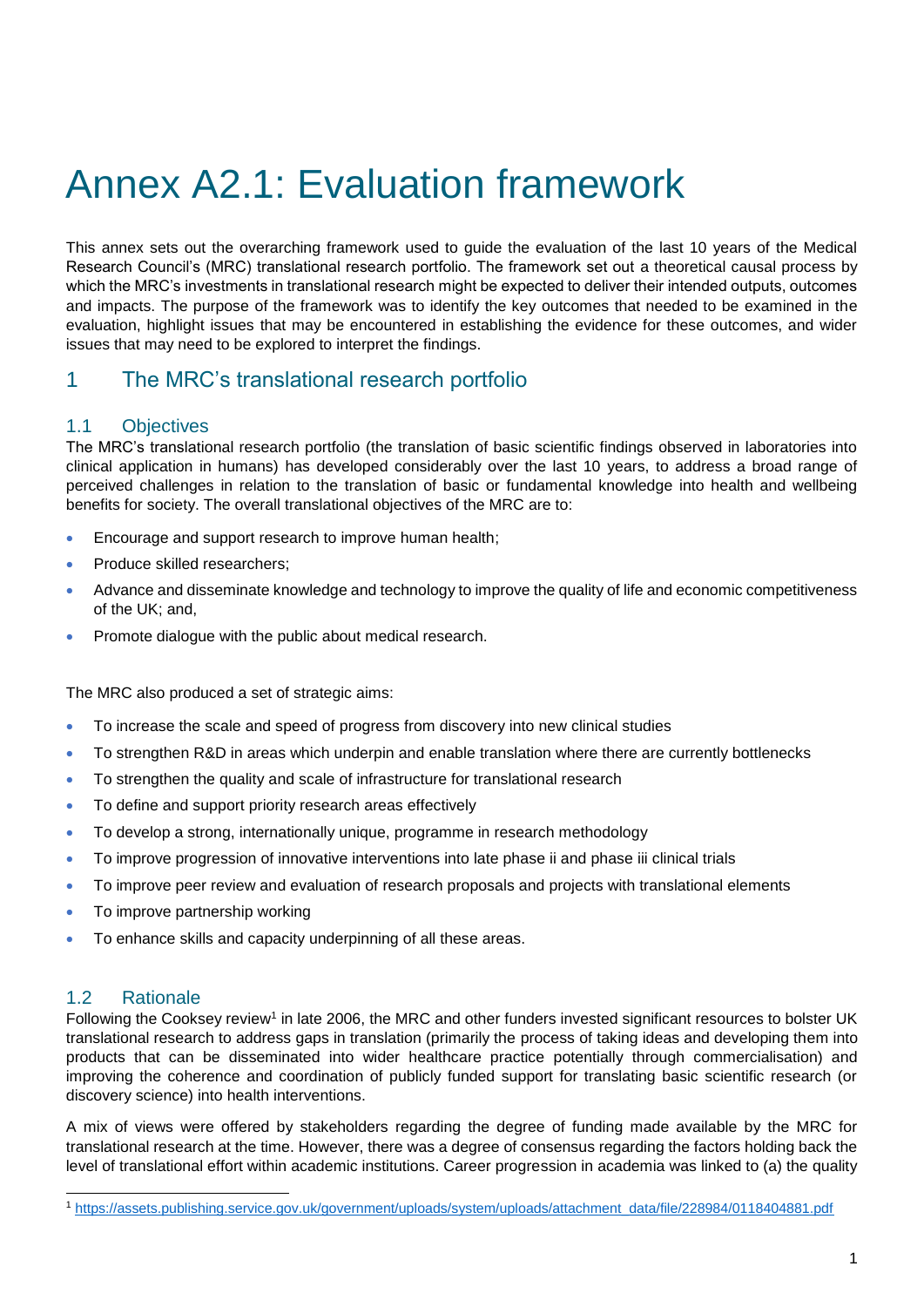of research produced by academics (as inferred from the impact factor of journals) and (b) the level of funding attracted. The strength of incentives to engage in translational research were limited by both the absence of targeted funding and the likelihood that the translational research would not lead to publications in the highest profile journals. The economic crisis of 2008, as well as concerns that reduced profitability stemming from the anticipated 'patent cliff' was reducing appetite for risk in the life science sector, was also limiting private funding for early and late stage translational research. The Government sought to act to maintain investment in R&D in the life science sector to stimulate economic growth.

Responding to this issue, the Office for Strategic Coordination of Health Research (OSCHR) tasked the MRC and NIHR to develop their translational research portfolios to help address these barriers. This led to the introduction of the MRC's Departmental Pathway Funding Scheme (DPFS) which provided targeted funding to support the development of translational research projects led by academic research teams at early stages of the development pathway, as well as a range of other targeted programmes aiming to either address issues and barriers encountered by translational researchers in developing new products or interventions or to provide further support for translational research projects.

#### <span id="page-3-0"></span>1.3 Evaluation scope

The evaluation is intended to cover the following components of the MRC's portfolio of translational research projects funded over the last 10 years. This portfolio can be grouped into the following categories:

- **Directed translational projects:** These are projects funded through the MRC's directed translational initiatives, where the core intent of the funding is translation. There have been 608 grants awarded through these initiatives since April 2008, that completed their MRC funding by March 2018, and these account for £337 million of MRC spending over this period. These initiatives vary in terms of their underlying objectives, and can be grouped as follows (though there is some overlap between these categories):
	- **Focussed translation:** Several programmes (the DPFS, Confidence in Concept, Regenerative Medicine Platform) have been funded with a central objective of accelerating the development of new products. The DPFS programme accounts for the greatest share of spending under this theme. DPFS applications are assessed against additional criteria not normally emphasised by the MRC. For example, panels may consider factors including the level of medical need being addressed by the underlying product, the benefit of a proposed technology relative to competing alternatives, and the freedom of the research team to operate. DPFS projects, in contrast to open-ended discovery work, have predefined technical goals and are monitored against technical milestones.
	- **Enabling research:** Other programmes and funding calls have the objective of producing knowledge that may not result directly in a medical product but can be used by others to unblock or otherwise enhance the translational research process. This could include efforts to improve basic understanding of disease biology – such as validating the presence of human disease pathways in animals or identifying biological properties that indicate the presence of disease. This group of projects also include those aiming to develop tools or methodologies that enhance or enable translational research initiatives – such as research into optimal clinical trial design. The translational impact of these projects will be largely in terms how the knowledge produced enables other researchers to progress, rather than directly supporting the development of an underlying translation concept, product, or technology.
	- **Networking:** A third group of programmes involve a stronger focus on putting in place the conditions to allow academic and industry to collaborate more effectively. These projects may lead to the genesis or initiation of activity described above, but do not involve any direct funding for research.
- **Non-directed translational projects:** In addition, the MRC funds projects through its research boards that state an intention to translate clearly in their proposed work. The MRC has identified 964 awards with translational intent (detected by text mining of application abstracts), awarded since April 2008 and completed by March 2018. These awards total £713 million of expenditure. The translational component of these projects will vary and may only be a relatively limited strand of activity in some cases. Funding arrangements also give researchers flexibility to change direction during delivery, and the importance of translational objectives to the underlying project may increase or decrease as the project evolves. This group of projects may include projects with no translational objectives (but have abstracts that are worded in a way that creates a false positive result) and overlooked projects with translational objectives (but with no concepts that the automated coding approach will identify).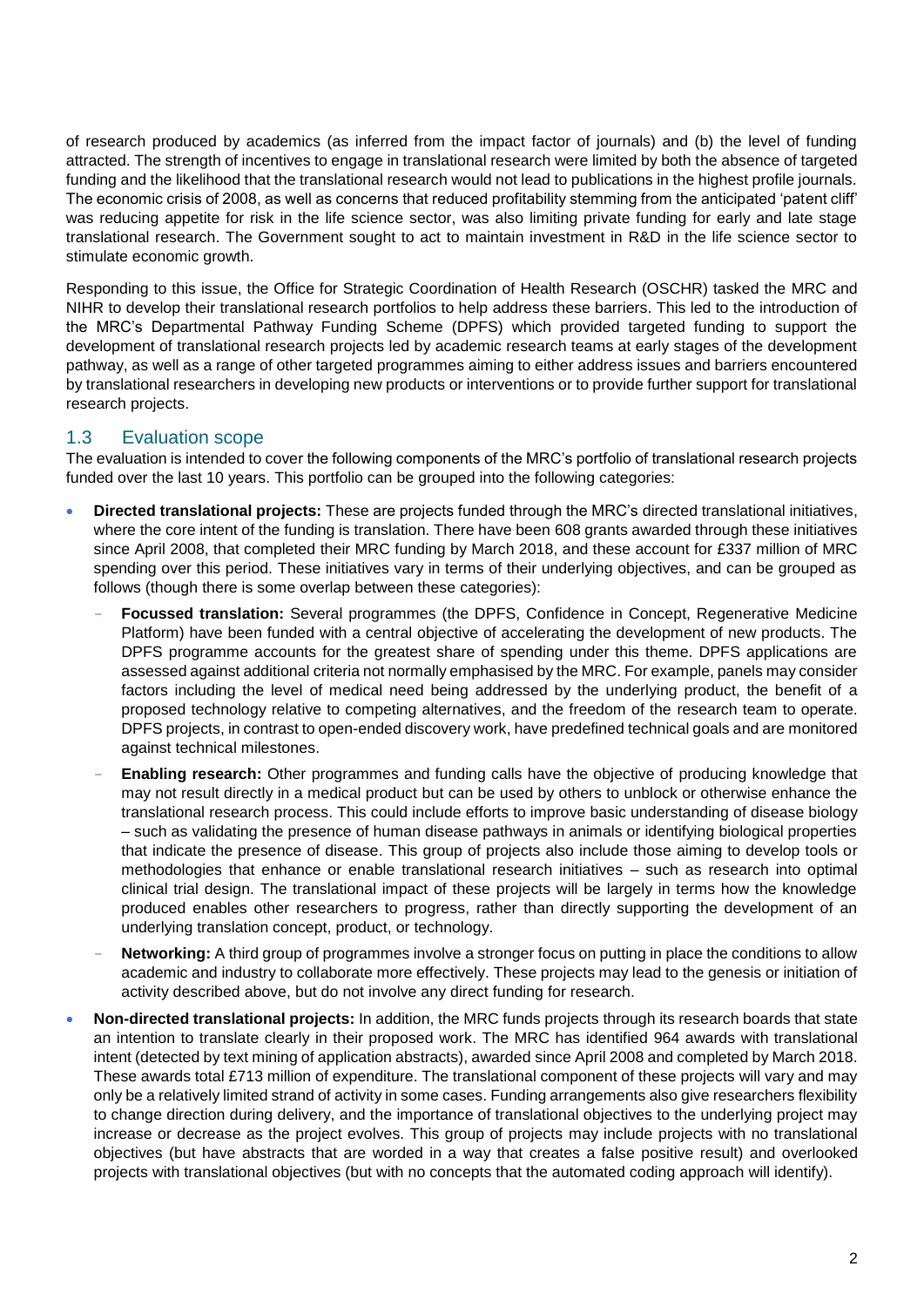• **Other awards:** The remaining MRC portfolio (all other MRC awards funded after April 2008 and completed by March 2018, excluding fellowships), totalled 2624 awards and approximately £2.2 billion. Although there was no translational intent in the abstracts of these proposals, detectable using the text mining approach, some of these projects nevertheless had reported outputs via Researchfish® that suggested that translational work had taken place. Outputs of interest included a link to spin-out companies, the development of new products or clinical trials, private sector follow on funding, and patent applications. Given the nature of response-mode funding, where the applicant has flexibility to explore research avenues that arise, these translational outcomes may have been unexpected, and / or the original abstract not detailed enough in this respect to indicate that part of the work would be translational, or indeed this translation may have occurred subsequent to the research in the project. We also could not rule out occurrences where the self-reported Researchfish® information may have been attributed to these projects in error, and so indicate false positives. A small number of other awards, where there was evidence of reported translational outcomes, were included in this evaluation. There seemed no reason to investigate any awards from most other awards that had no evidence of any translational outcome at all.

For the purposes of this evaluation, we are not including projects that support the delivery of late phase clinical trials (beyond Phase IIa) and implementation or efficacy studies which occasionally involve combined funding from other research funders (e.g. NIHR), 218 of these late translational awards, totalling £294 million were identified.

#### <span id="page-4-0"></span>Typology of interventions

The portfolio of interventions funded can also be understood in terms of the following stylized model of the translational research process in Figure 1.1. below:

- **Product development:** The model describes the translational process in terms of a progression from fundamental research or discovery research to product launch through stages of idea and prototype development. 'Product development' projects (as defined above) map onto this this process.
- **Enabling research:** This process draws on (and contributes to) a broader body of knowledge generated through fundamental science and could potentially be blocked if there are fundamental gaps in this knowledge. 'Enabling research' projects (as defined above) primarily seek to address these gaps.
- **Networking:** Networking projects have the potential to facilitate the translational process in numerous ways. For example, collaboration could lead to new ideas for potential prototyping or product development (including repurposing of existing products) or better understanding of the key gaps in fundamental science, methodologies or tools that are acting to hold up translational research – leading to the initiation of new research programmes. However, collaboration could also act to improve the transmission of existing knowledge between groups, enabling activity to progress.



#### <span id="page-4-1"></span>**Figure 1.1: Translational process model**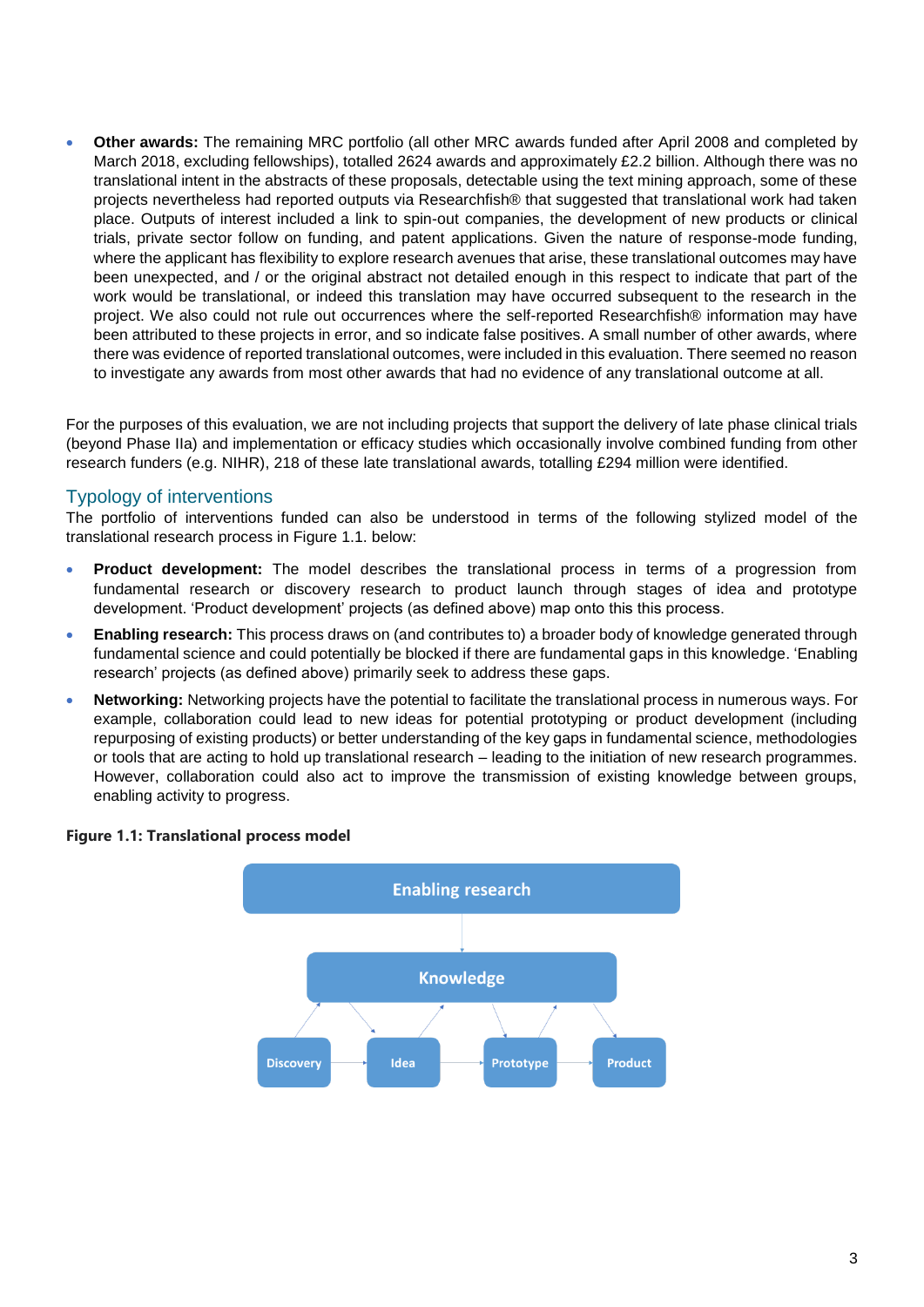## <span id="page-5-0"></span>2 Theory of change

This section sets out the expected causal process by which the MRC's translational research portfolio will deliver its intended results.

#### <span id="page-5-1"></span>2.1 Inputs

Projects within the MRC's translational research portfolio will (or may) draw on a wide variety of inputs:

- **MRC funding:** Translational research projects will draw on MRC funds to progress the programme of activity and achieve the aims and objectives that are defined in the application form. In the case of product development projects, this funding may help the researchers involved to refine the underlying translational concept, technology, product or intervention, but will not be enough to bring a new product to market. As flagged below, one metric of translational success will be in terms of how far the academic research teams have secured additional funding secure onward funding following completion of the project. Follow-on funding is potentially available through the MRC, and there are number of examples of academic research teams being involved in a sequence of closely related projects.
- **Funding from other research funders:** In addition to MRC funding, projects may receive funding from other public or charitable research funding organisations (e.g. NIHR, Wellcome Trust, Cancer Research UK, British Heart Foundation, Arthritis Research UK, European Research Council).
- **Private investment and in-kind support:** Projects may receive funding from private investors to support development of specific products (or methodology or best practice underlying infrastructure to promote translation into the clinic). If the product has commercial potential, industry invest of further development would require a university to establish a commercial vehicle to receive private funds (or alternatively, the underlying intellectual property could potentially be licensed to an external firm).
- **Applicants own resources:** Researchers may also draw on resources from their own organisation to support the delivery of a project, including financial, technological, infrastructure and human resources, as well as knowledge. Academic research teams are likely to draw on the resources of their Technology Transfer Office, and where applicable, the Translational Research Office, to support project management, collaboration with industrial partners, understanding of regulatory pathways, or commercialisation.

#### <span id="page-5-2"></span>2.2 Development of medical products and health-influence interventions (Focused translational research)

Funding has been channelled through a range of initiatives (see Annex A for specific initiatives) aiming at supporting projects in the development of new products and interventions. These activities focus on accelerating the development of novel therapeutics, diagnostics, medical devices and public health interventions:

#### 2.2.1 Activities

- **Project delivery:** Funding is used to resource research activity at variety of different stages in the product development process. Funding tends to be focused on early stage work, such as exploratory paper studies to help validate a potential target for a new therapeutic, or experimental proof of concept studies seeking to identify candidate molecular compounds that modulate the target disease pathway and explore the properties of those compounds. However, funding is also available to fund activity at later stages including pre-clinical laboratory studies (such as toxicology testing or tests in animal models of the disease pathway), and in some cases, clinical trial activity involving tests in humans. Late stage clinical evaluation (e.g. Phase III trials) is outside of the remit of the MRC.
- **Formation of collaborative relationships:** Research that bridges the pre-clinical and clinical spheres of discovery and development typically requires multidisciplinary teams that may span academic, clinical and industrial researchers, requiring many different skills and sector perspectives to identify opportunities and overcome challenges. From a transactional point of view, teams will need to draw on a breadth of skills to facilitate project delivery, including basic scientists, project managers, regulatory experts, clinicians and statisticians, addressing the many facets of drug development, such as target selection and validation, safety, exposure, statistical significance and commercial opportunity. Collaboration may also enable the delivery of projects by facilitating access to complementary resources (e.g. intellectual property) or capabilities needed to support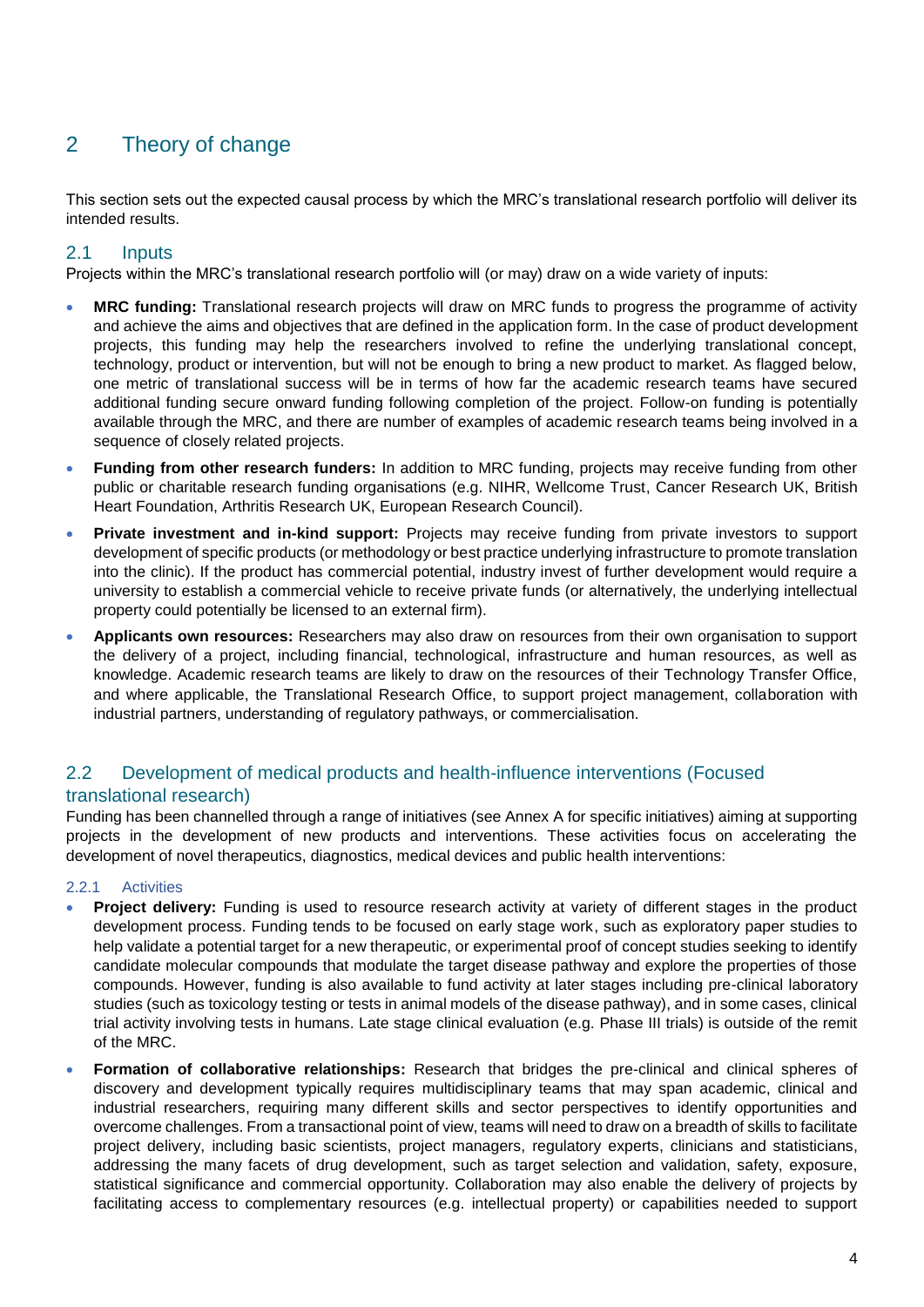progression. Collaboration with end-users, such as medical professionals or patients, may be vital in understanding customer needs or constrains and how a new product might ultimately be integrated into health users. The MRC has also developed a specific contractual agreement (the MICA) which is specifically designed to facilitate collaboration between industry and academia. Academic research teams may also draw on internal resources within their TTO or Translational Research Office to support the design or delivery of projects or the later commercialisation the underlying translational concept or technology.

While the collaboration forming around a specific project to develop a translational concept or technology may have a transactional dimension, the relationships involved may have been formed in advance of the application for funding and may endure beyond the funding provided by the MRC. As such, on-going interactions between researchers may have been critical in the gestation or refinement of the hypotheses underlying the translational concept. As highlighted above, the MRC funds a range of activity with the aim of engendering a broader platform of collaboration between academic researchers and other communities of interest (such as the MRC/ABPI Inflammation and Immunity Initiative). The MRC also funds the Proximity to Discovery Fund to support exchange of staff between academia and industry – not just at the level of post-doctoral researchers, but also staff involved in project management and/or commercialisation activities (e.g. TTO staff). These wider activities aim to feed into wider objectives to facilitate cultural changes in the approach to translational research adopted by academic institutions (described further below).

In turn, these activities are expected to lead to the following **intermediate outputs and outcomes**:

• **Development of knowledge:** Projects funded will involve implementation of a research protocol which at its core will produce new knowledge regarding disease biology and/or the properties of the translational concept, technology and product being developed. This knowledge will be translationally relevant – producing results that confirm the initial hypotheses and supporting progression to subsequent tests to further develop the project, or disconfirming hypotheses – requiring an assessment of the underlying causal explanations for those results, revisions to hypotheses, and where feasible, refinements to the underlying technology or translational concept (or alternatively concluding that the underlying approach is not viable). Projects may also add to the stock of basic knowledge of disease biology with the potential to spill-over into parallel programmes of research as described below (or in the case of technical failures, discouraging others from pursuing similar avenues).

The value of this knowledge be connected to the quality of the underlying science forming the focus of the project and/or the research design. For example, researchers may not draw useful conclusions if the projects deploy animal models that are an inadequate representation of the relevant disease pathways in humans, if compounds or cellular materials being tested have been imperfectly manufacturing, or if trial designs do not offer enough statistical power to support the desired conclusions. The ability of research teams to generate useful knowledge may also be hindered by practical issues encountered in the delivery of the research programme – for example, if there were unexpected difficulties in recruiting patients, required skills absent in the research team assembled, and gaps in infrastructure needed to support the project. While the research process may allow the researchers to acquire new types of understanding, it may also highlight specific gaps in fundamental knowledge that may need to be addressed to enable further progression (e.g. the absence of an appropriate biomarker or validated animal model of the disease pathway being studied).

- **Academic publications:** Translational projects have the potential to lead to research publications in academic journals expressing the knowledge acquired through the study and will be a key mediator of any spill-over effects. While academics may have wider incentives to publish the results of their research, the publication of the results of clinical trials and similar also acts to encourage the adoption or consumption of any new products developed (as national health systems will typically require evidence that the treatments involved are both effective and cost-effective). While Researchfish provides lists of academic publications that have reportedly arisen from the projects, a review suggests that in some cases, the publications listed are only tangentially (if at all) connected to the underlying research. As such, interviewers will require a critical review of the relevance of the publications cited in advance of the review.
- **Informal dissemination and engagement:** Those involved in the project may be invited to participate in workshops, meetings, and other similar activities, and information related to the project could be picked up by local media for example. The distribution of knowledge in this way has the potential to have wider impact, for example within the academic and industry communities, but also more widely across the NHS, government and even the public domain.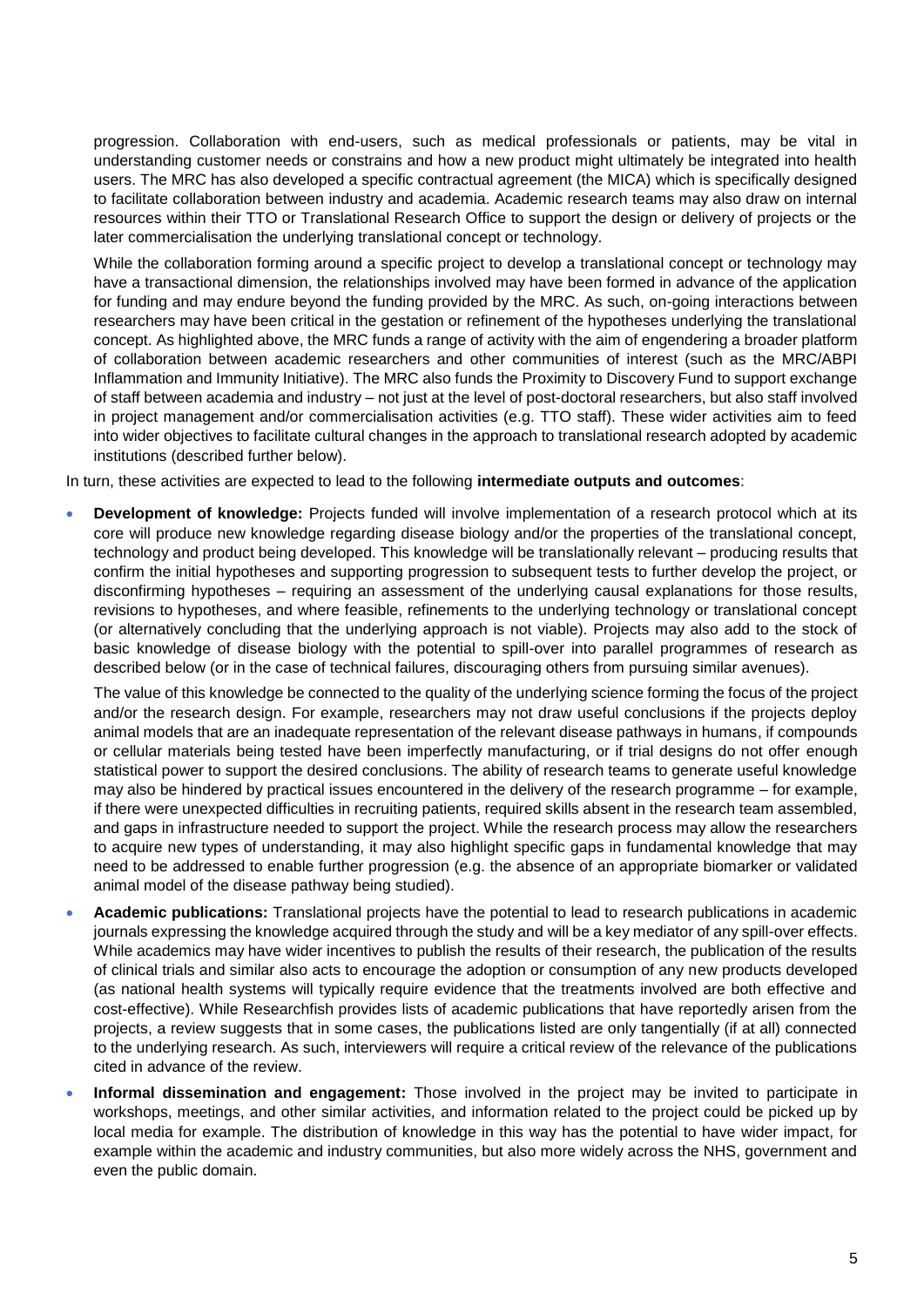While the above results might be expected during an MRC award, further results can be anticipated beyond the lifetime of the grant:

- **Onward progression:** In many cases, the translational concept or technology will follow a highly structured and regulated development pathway involving a sequence of tests to determine its safety and effectiveness in producing its desired clinical results in humans. The MRC funded project will only cover a subset of the activities to be undertaken on this journey, and key measure of success or impact will be in terms of any onward development that has been taken forward by the research team (or others) beyond the lifetime of the grant. There is a wide array of both technical and non-technical barriers that might encountered in achieving this progress, of both an avoidable and unavoidable nature – which are given further consideration in the following subsection. There are also variable product development pathways across different types of product (e.g. the regulatory requirements involved in bringing a Class I medical device to market are substantially less onerous and costly than those associated with new medicines). Additionally, the investment cost and time associated with reaching the next stage of technical progress broadly grow exponentially as the product gets closer to market.
- **Leverage further research funding:** To take the project outputs further along the translational pathway, it is anticipated that research teams will need to attract further funding. Follow-on clinical trials based on original research will likely factor significantly here. Funding could be available from public or private sources. It will be possible to determine how successful teams have been securing additional public funding through databases of grants awarded by research funders (e.g. Gateway to Research). To attract private funding, it is anticipated that research teams will need to establish an external commercial vehicle – potentially with the support of the TTO – as described below. Such a commercial vehicle would then be capitalised by external investors (typically VC funding – at least in the short run – though in the longer term, other options may open to companies – such as raising funds on capital markets through an IPO or via management buy-outs / private equity).

The MRC's rigour in how it approaches its translational research funding can also help to de-risk investment from the point of view of external investors. For example, the scientific due diligence provided by the MRC's activities (e.g. the strict requirements projects must meet to obtain DPFS funding – which places great emphasis on the scientific underpinning of projects) may send positive signals to external investors (e.g. venture capitalists) providing assurances around the underlying scientific basis of a project (e.g. the likelihood that the project will produce the intended outcomes). This may raise the confidence of external investors to invest in the project, potentially reducing their own due diligence or search costs (sometimes referred to as a 'certification effect') when deciding where to invest their capital.

- **Impact of collaboration:** An expectation of more academic researchers working in collaboration with industry is that this may lead to greater exposure to the industry 'mind-set' and facilitate a deeper understanding of how to progress their research along the translational pathway. A range of skillsets common to industry are not well established in academia, such as medicinal chemistry, drug metabolism and pharmacokinetics, and safety evaluation (toxicology). By combining expertise, collaboration can 'prime' academic research for uptake for further development, e.g. by ensuring robust target validation, and decrease the risk of failure. This may also enable greater mobility across sectors (between academia and industry) and career progress (i.e. benefits of the experience gained from collaborating with industry may support academics in furthering their career). Collaboration may also lead to other impacts, supporting the sustainability of cultural changes within academia (in relation to translational research - see below for more detail). Similarly, some projects are expected to support greater collaboration between academics and clinicians (those who will use medical products), and this may lead to improved understanding of the needs of clinicians (and their patients) as how best to tailor medical products to meet user needs. It may also assist academics in 'discovering' new research projects, i.e. opportunities or approaches to tackle a health issue or facilitate multi-disciplinary research combining the skills of academics and clinicians within a research project. However, collaboration may not always produce beneficial results – there will inevitably be uneven returns to collaboration across partners, potentially leading to variable levels of commitment to the project, which could undermine the onward progression of the underlying translational concept or technology if key partners do not make the anticipated contributions (or withdraw their involvement altogether).
- **Registration of intellectual property:** Projects might lead to the development of new scientific or clinical knowledge that can be protected through patents or other intellectual property. The level of patenting will also depend on baseline levels of technical development and the extent of any foreground IP at the start of the project. Such effects might plausibly be observed for projects at earlier stages of technical development. Though it is important to note that timing of patenting is a strategic decision as the holder of intellectual property will need to both maximise the lifetime of the patent to maximise commercial returns, while being alert to the risk that others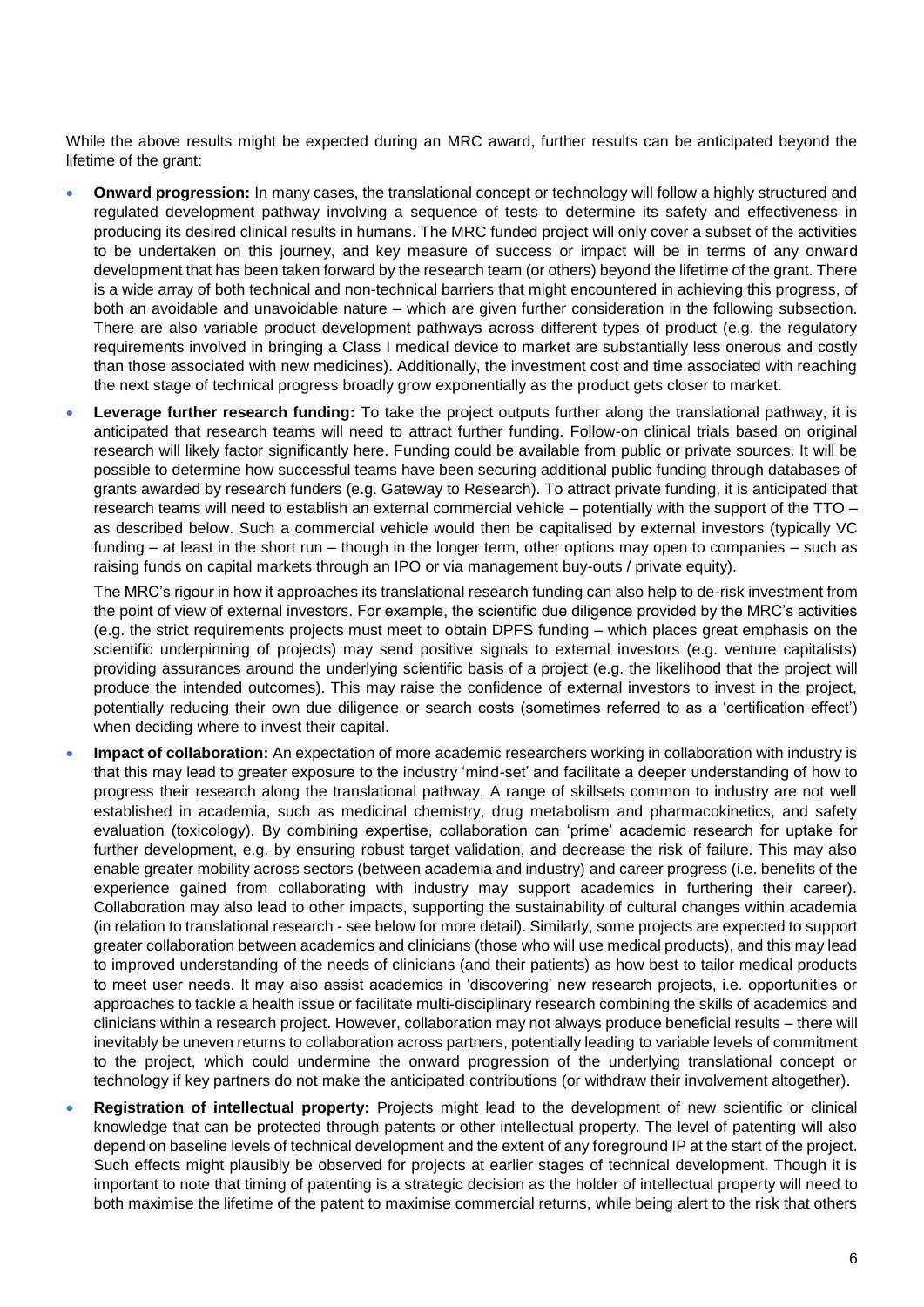may patent technologies with similar features (reducing the size of the property right acquired). It should also be noted that research teams may hold back academic publications if there is a risk that this may jeopardise the underlying IP position. Foreground IP issues could also act to block the onward development of the underlying translational concept – for example if the IP on which the project was based was licensed from a third party with restrictions on how it could be ultimately be exploited. The absence of intellectual property protections could also act as a block on onward progression through the private sector – e.g. investors will have limited incentives to invest if they are unable to acquire monopoly power on any resultant technologies. TTOs and Translational Research Offices may also have a significant role in decision making around patenting decisions and will need to trade off the costs involved against the (future) commercial value of holding the patent.

- **Licencing deals:** The marketing and logistical costs associated with onward development may also be externalised through licensing agreements with industry, where firms assume responsibility for further R&D, manufacturing, logistics and marketing. Such a strategy may deliver lower pay-offs for projects but would also externalise the risks associated with managing a complex set of operations which may require greater resources than can be brought to the project than can be marshalled by the team. The MRC holds little information on licences, however, and therefore a requirement of this evaluation will be to explore the number of licences (this may be possible through data sources, such as Gateway to Research or via TTOs). Interviews will also be critical in determining the licensing outcomes associated with the initiative, though it is also important to acknowledge that where licensing deals have been agreed – the researcher may not have full details of the agreement (which may have been put in place by the TTO), or a detailed understanding of the onward development of the technology. As such, it will be important to review whether interviews are producing enough detail on outcomes where licensing deals are concerned – and whether it would be feasible to undertake interviews with licensees to provide additional information. It is important to note that most products being investigated by MRC-funded projects will be unlikely to have progressed this far and the responsibility for licensing negotiations often lies beyond the that of the PIs but to university TTOs.
- **Spin-out activity:** A key indicator of progress towards commercialisation will be the propensity for the researchers involved to 'spin-out' or create a new entity with the objective of commercially exploiting the intellectual property generated. However, there is some ambiguity as to the possible direction of the impacts that may be observed in this area: one possibility is that the availability of MRC funding for translational research helps protect the researchers from the need to commercialise too rapidly (with possibly damaging effects on the commercial prospects of the project under development), which could lead to a reduction in the propensity to spin-out in the short term (though the spin-outs themselves may ultimately prove more sustainable). It is assumed that in many cases, the Principal Investigator will be part of the management team (in roles such as Chief Scientific Officer), but without responsibility for the commercial management of the firm. As such, it may be beneficial to include interviews with commercial management staff to help understand the importance of the originating research to the firm's product pipeline. Additionally, it will be important to consider the success of the spin-out – which may be
- **Commercialisation of new products**: The funding arrangements described above will be used to fund research activity aimed at further progression through the translational pathway. In the long term, this may eventually result in market authorisation (e.g. European Medicines Agency orphan designation), approval by health systems, and the commercialisation of new products. It is important to note that this is a long-term process and it is unlikely that the interviews will reveal significant outcomes of this nature (though medical devices and diagnostics have a much shorter time to market authorisation). It is also highly unlikely that a spin-out could marshal the depth of resources required to take a product through the highly costly process of Phase III clinical trials (except perhaps in the case of some cell and gene therapies where trials typically involve smaller number of participants than for small molecule pharmaceuticals). This may be evident where large pharmaceutical companies have taken equity stakes in or acquired spin-outs (and anecdotally, some large companies have transformed their business model to focus on the acquisition of late stage biotechnology companies to de-risk their R&D activities). Again, this is unlikely to be a frequent occurrence.
- **Policy influence**: As a result of a project, those involved (either directly or indirectly) could end up participating in activities which have much wider impact, for example being invited to be part of an advisory committee, or a national consultation. As well, knowledge produced as a result of the original project could make its way into training or course material for students, practitioners or researchers thus the impact could be much wider in reach.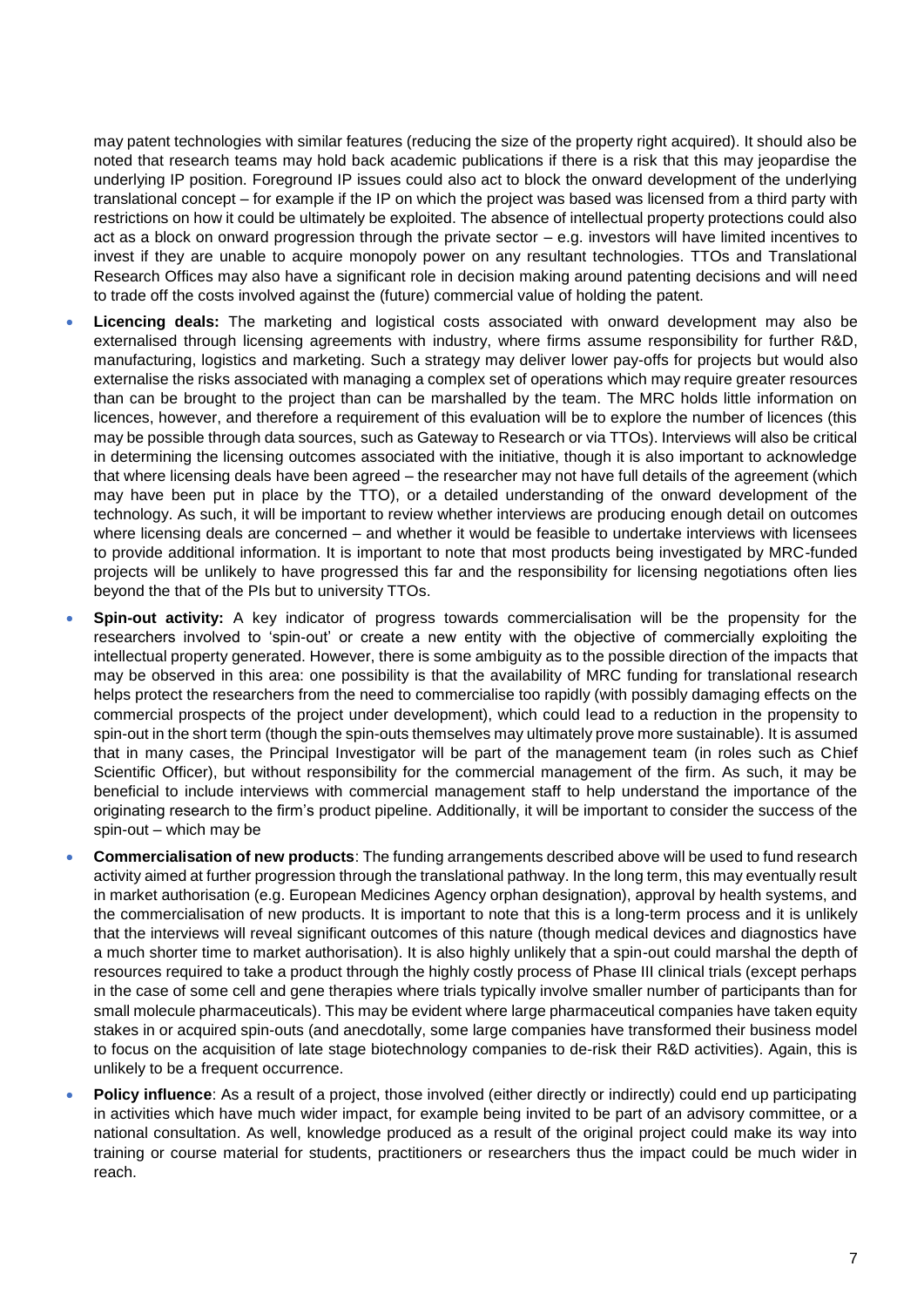- **Economic value:** The long-term nature of the product development cycle creates some challenges in understanding the economic value of translational research projects that have been funded, as the impact of MRC funding is unlikely to be visible in turnover and economic output (GVA). As such, it may be more instructive to focus on firm valuations which are implicitly observed each time an equity investment is made. The value of the firm – in perfect financial markets – will represent investors (risk-adjusted) expectations of the firm's future profits (and is also a measure that can be relatively unproblematically treated as a 'benefit' under HMT Green Book guidelines for cost-benefit analysis).
- **Human health:** The main social benefit associated with the MRC's programme of translational research will be the impacts on human health resulting from the introduction of new products or interventions, enabling diseases to be treated or diagnosed more effectively (or cost-effectively). Given the long-term nature of these types of outcomes, it may be difficult to capture these effects in a systematic way. However, the findings of clinical trials will at least provide measures of the potential early health benefits accruing to trial participants (and their economic value, should the trial include a health economic analysis).

#### 2.2.2 Barriers to translation

The simple representation of the translational research pathway implies that it is a straight-forward passage of innovations, such as drug candidates, unchanged from discovery to clinical development and on to regulatory approval. However, this is in stark contrast to the diverse network of iterative learning loops, with potential failure at every step:

- **Scientific failure:** Scientific failure of progress along the translational research pathway can be thought of in terms of three broad – and to some degree overlapping - categories:
	- **'Hypothesis failure'** happens when research conducted to the highest standards results in negative results, e.g. the drug candidate was conclusively shown to lack efficacy in early TR phases, or a different approach tested elsewhere is proving to be superior. This type of failure is part of the nature of research. The earlier in the translational pathway this failure is recognised, the better, as later costs and efforts can be avoided. Findings from 'experimental failure' projects can feed back to inform and improve further research. However, if this feedback loop remains open, it can lead to 'avoidable failure' (see below). For example, a project had already uncovered issues with a certain approach, but restricted access to research results led to a duplication of the (fruitless) research effort. This problem is exacerbated by a lack of interest from journals to publish negative results.
	- **'Knowledge & skills failure'** occurs when important known factors were not considered in preceding TR phases, leading to 'avoidable' research failure, e.g. insufficient/sub-optimal target validation leading to failed clinical trials, or a lack of attention to implementation, regulatory or manufacturing issues which render the innovation unusable. Knowledge resulting from early translational research needs to be 'translatable', i.e. matched to requirements for moving to later stage clinical trials and then into real-world settings, and hence requires some consideration of these aspects from the outset. Avoidable failure also includes issues with reproducibility of academic research in industry settings (Freedman & Mullane 2017).
	- **'Experiment failure'** is caused by a current methodological or technological gap in the field, e.g. a lack of suitable animal models or biomarkers, or 'unrealistic' clinical trial designs given the complexity of the indication and limited size of (stratified) patient population. The research was guided by the highest standards in the field, but the tools employed fell short in some way. While one might question why these types of projects are attempted at all, it must be considered that researchers are likely aware of the known experimental shortcomings and the enhanced risk of failure (compared to a hypothetical 'optimised' R&D protocol) but need to balance this risk against the desire to address an unmet health need.

Some of these issues relate to the artificiality of experimental set ups. For example, many of drugs are approved based on indirect ('surrogate') measures; however, these do not always reliably predict whether the therapy will result in an improvement for the patient. Experiment failures are beyond the remit of the individual project and may extend to an entire research community (e.g. lack of animal models in neurological disease). They can in principle be addressed through additional research.

• **Non-scientific barriers:** Research translation can also be hampered by a number of non-scientific barriers, such as operational and economic obstacles (van der Laan & Boenink 2015). These external factors can occur along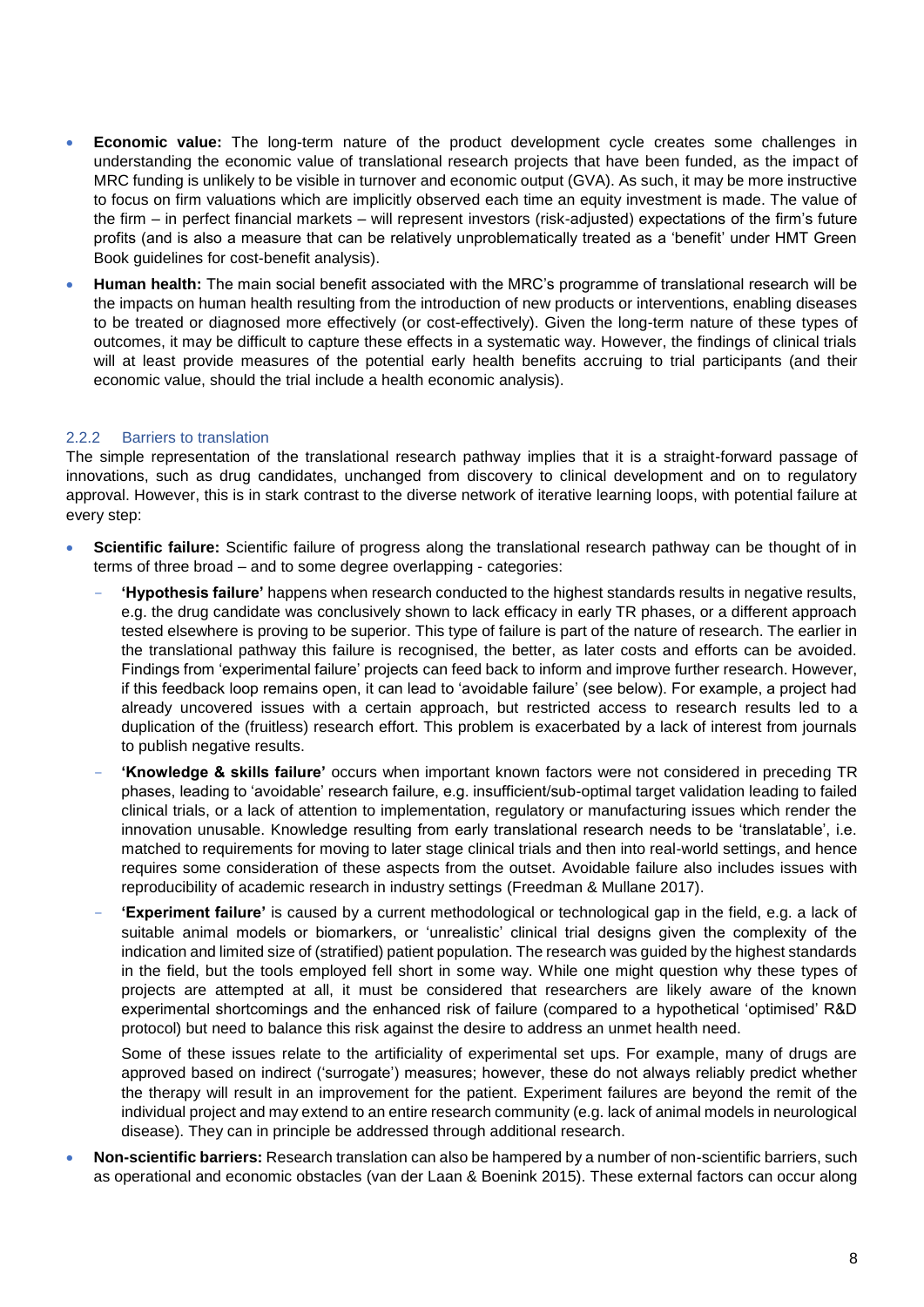all stages of the translational research pathway, and can be the cause of, or at least contribute to, 'knowledge & skills failure' described above.

- **Within the R&D domain (from academic researcher point of view):**
	- **Cost: e.g.** lack of funds for expensive clinical trials; lack of gap funding between grants; lack of followon funding (public or private)
	- **Collaboration:** lack of communication/collaboration between academic researchers, clinicians, and  $\circ$ industry; distrust between collaborating partners incl. unresolved differences in aims/ research practice
	- $\circ$ **Skills:** knowledge gaps in research team, e.g. in how to tailor research projects for seamless progression to later stages of development
	- **Infrastructure:** lack of underpinning infrastructure, e.g. GMP facilities; data capabilities  $\ddot{\circ}$
	- **Institutional support:** insufficient support, e.g. for regulatory process, IP and contracts, quality assurance, ethics; requirements of academic institution not conducive to industry collaboration
	- **Incentives and culture:** e.g. translational research outputs and team-work not aligned with academic career progression; research translation not valued in by academic researcher / academic institutions
- **Between research and clinical practice, e.g.** lack of professional awareness of the state of the art of biomedical sciences; lack of infrastructure (e.g. IT) or professionals' skills; resistance to change in the health system; barriers to market access, e.g. entry of innovations into the health system is difficult to achieve and roll-out is slow
- **Between implementation and improved health,** e.g. expenses related to the use of a therapy/reimbursement processes limit use by the health system; lower efficiency of health intervention in real world conditions as compared to R&D findings

#### <span id="page-10-0"></span>2.3 Enabling research

Funding was also channelled through a range of initiatives (see Annex A for the specific initiatives) aimed to support projects in specific areas of discovery science identified as being able to facilitate or support translation research. These activities focus on supporting projects to generate new and deeper understanding in the area of life sciences and human health. This section describes their intended outputs, outcomes and impacts.

The grants focused on the development of discovery science involve the following **activities and outputs:**

- **Delivery of discovery science projects:** Activities to develop new and deeper understanding of a scientific area, including the following:
	- **Data collection and analysis:** We expect projects to involve the collection of a broad range of scientific data (e.g. the collection of disease specific blood samples; biobanks), drawing on existing evidence and research in a subject area, datasets or phenomenon. Discovery science projects may also involve the undertaking of data analysis with the aim of identifying potential correlations or patterns in the data that may inform the development of hypotheses.
	- **Developing new and refining existing methodologies:** We expect that some projects will involve the development of new approaches and methodologies for scientific research, including data analysis (e.g. new animal models, bioassays and biomarkers) and biomedical research.
- **Achievement of project milestones:** Projects may be expected to achieve key milestones set out in their application. This will provide an indication of whether projects have progressed.
- **Hypothesis formation:** A key output from some enabling research projects (e.g. within the 'Other' portfolio) are likely to be the formation of new hypotheses about a phenomenon. This will be shaped by the research findings of a project (i.e. the identification of a panel of plasma biomarkers for Alzheimer's disease) and may lead to further confirmation or clarification research to determine effectiveness.
- **Research tools and methods:** A direct output, occasionally stated in the planning and application phase, for projects of discovery science nature will be new research tools and methods. These may or not be shared with others more widely (where they are, the impact will be felt), and could cover a range of new tools and techniques including statistical modelling to new approaches to collating and storing information, for example the production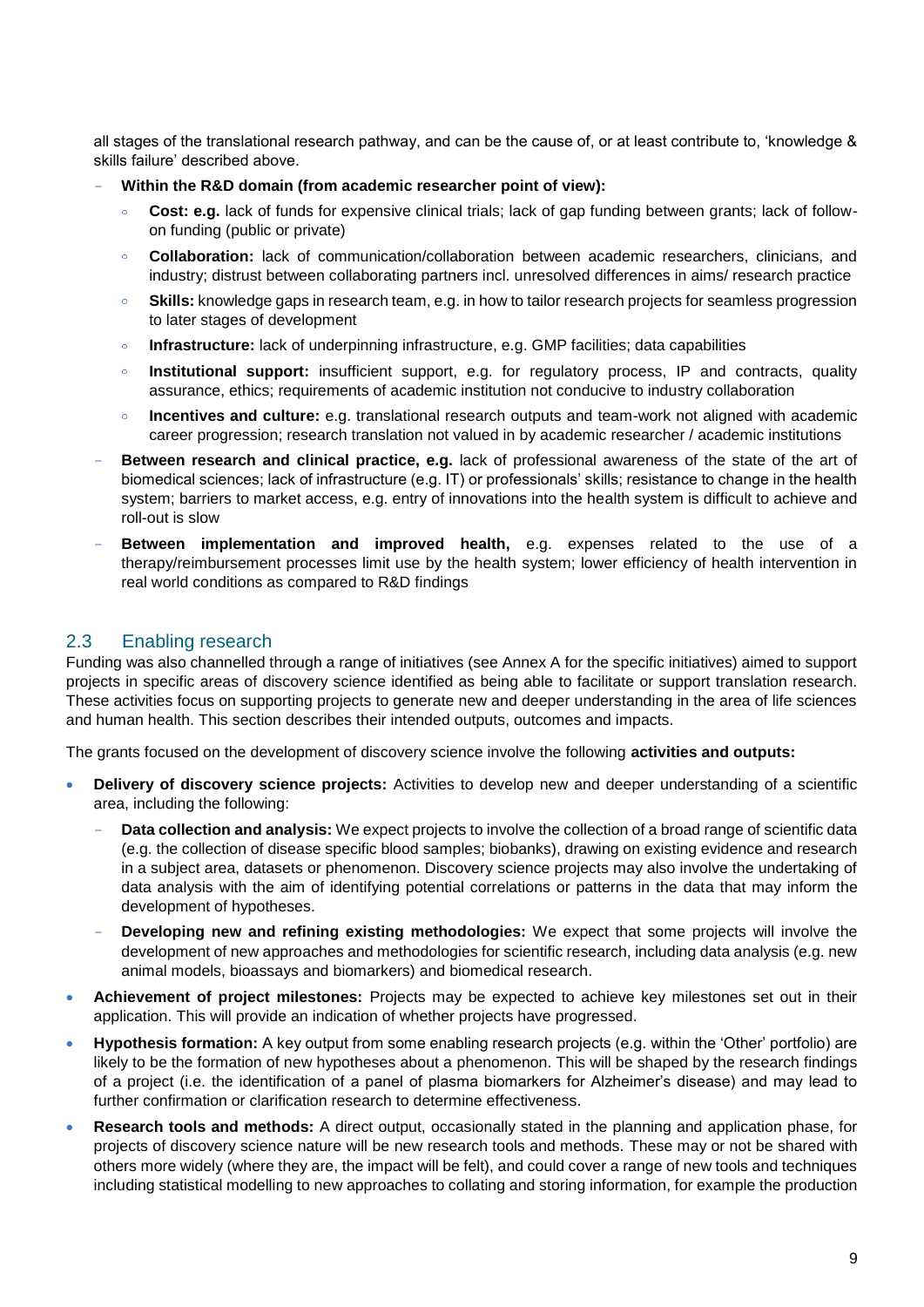of research or clinical databases. These tools and techniques, if shared and used, have the potential to assist others in fundamental research and intervention (and may also lead to licensing deals).

• **Support of early interactions and knowledge exchange:** It is likely that some activities (e.g. proximity to discovery) will support collaborations between academics and industry, as well as collaborations with clinical settings, and may lead to the exchange of skills and knowledge. As people from different sectors work together on projects, this will facilitate the environment for exchanging information about working practices, methods as well as the improving knowledge in the subject matter itself. These early interactions and exchange of knowledge may also occur between academics and policymakers/regulators, influencing the health agendas and future commissioning.

The initiatives focused on the progression of discovery science can be expected to produce a list of the outputs described above, and in turn, these outputs are expected to lead onto the following **direct outcomes and impacts**:

- **New scientific knowledge:** Successful projects are likely to lead to the discovery of new scientific knowledge (e.g. the discovery of disease patterns), forming important research materials for potential future projects and translational progression. For example, addressing significant gaps in understanding (e.g. in the causes and progression of human diseases), may support wider research through providing evidence to support the funding of a new drug. They may also open new research fields, recycle old ideas into new discovery science, result in the development of new mechanisms or methodological approaches for conducting research and the creation of new hypotheses (for testing at a later progression stage). Unsuccessful or closed projects may also generate new knowledge, such as the demonstration of negative outcomes (e.g. a compound is not efficacious) based on robust.
- **Academic publications:** As stated above, for medical products and health-influence interventions, academic projects have the potential to lead to scientific publications in academic journals. The knowledge harnessed in researching in the area of discovery science has the potential to influence the research agenda, if picked up by others, and create new ideas and areas of focus moving forward.
- **Engagement:** As a result of a project, those involved could be invited to give talks or presentations at events and conferences. Those involved may also be identified to participate in workshops, meetings, and other similar activities, and information related to the project could be picked up by local media for example. The distribution of knowledge in this way has the potential to have wider impact, for example within the academic and industry communities, but also more widely across the NHS, government and even the public domain.

As inferred by some of the outcomes from enabling research projects, a set of **wider impacts** are likely to be observed.

- **Collaborative effects:** Projects which form collaboration between academia, industry and clinicians in terms of delivery may bring about direct outcomes and impacts related to partnership working (e.g. multi-disciplinary research involving academics, clinicians and industry; mobility of individuals across different sectors; sustainable culture change; fostering international strategy across a specific field), sharing of information, resources and ideas, and the creation of further hypotheses. This may well stimulate content for talks, seminars and workshops and lectures, for example.
- **Support for further funding applications:** Drawing on evidence from the production of publications or presentations given at conferences, as an example, often projects will provide the evidence needed for others to go on to secure further funding to progress the original hypothesis, or even to investigate further research questions produced as a result of a project.
- **Policy influence:** As mentioned above, as a result of a project, those involved (either directly or indirectly) could end up participating in activities which have much wider impact, for example being invited to be part of an advisory committee, or a national consultation. As well, knowledge produced as a result of the original project could make its way into training or course material for students, practitioners or researchers thus the impact could be much wider in reach.

It is important to note that these wider impacts will be the most difficult to trace – as (1) the translational research programme is not delivered as an integrated strategy focused on particular challenges, so it is a matter of chance whether those receiving grants for translational research absorb or build on the knowledge produced by these projects; (2) cross-references between documentary outputs may not always provide the desired links (e.g. written clinical trial protocols may not reference MRC research even if it has been influenced by it); and, (3) these emerge much slower than direct impacts.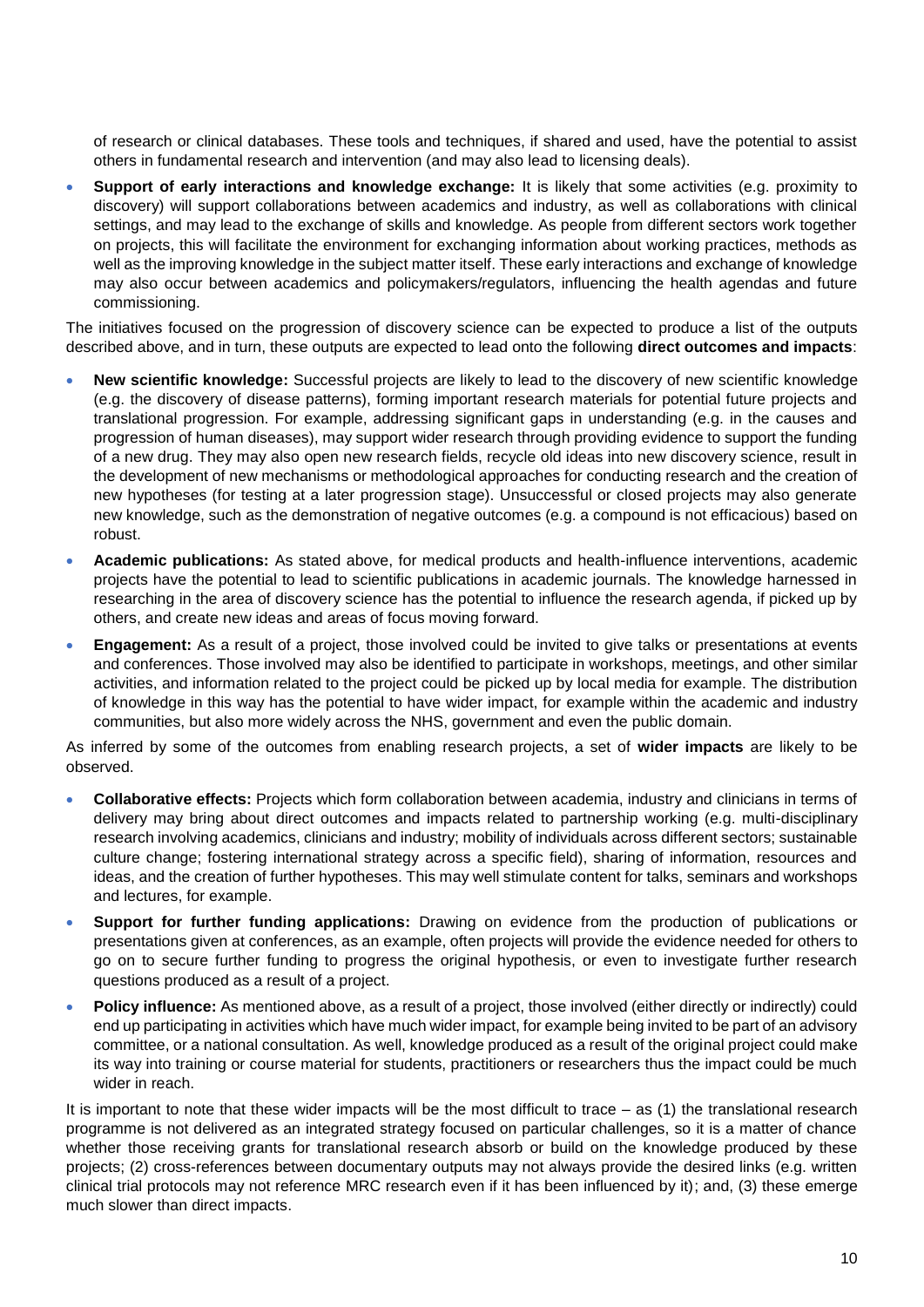#### 2.3.1 Indirect effects

In turn, a further set of **indirect effects** (i.e. effects on other individuals beyond those that were directly funded through the grant) can be anticipated at a variety of levels (other academics, academic institutions, clinical settings, and in the private sector):

- **Culture change:** The widely anticipated effect of MRC funding was that it would produce a form cultural change in which translational research was more widely perceived as legitimate scientific endeavour (driven partly by the availability of targeted funding in this area, but also by wider efforts by the MRC to support interaction between academia, clinicians and industry). Stakeholders were more reluctant to define specific markers that would signal this form of cultural change, but at a basic level these cultural effects could be expected to lead to greater levels of translational research being completed in academia, and more appetite for interaction with industry (and viceversa). Other markers of change could include the degree to which universities have made investments in complementary capabilities to support translational researchers – such as the establishment of Translation Research Offices.
- **Agglomeration effects:** MRC funding for translational research may have a cumulative effect on the capabilities of individuals and – by extension – institutions to engage in translational research. As researchers build their technical skills and non-technical skills (e.g. understanding of industrial or health system needs, project management skills, regulatory requirements) – and universities build complementary capabilities – this may create external economies of scale for other actors in the innovation system to locate in proximity to those institutions to take advantage of potentially profitable interactions with academic institutions. This would result in a form of clustering effect in which new spin-outs, venture capitalists, established pharmaceutical or biotechnology firms, as well as skilled labour – display a tendency to locate in the same areas, producing efficiency gains throughout the system and attracting inward investment. Traces of these types of effect can be seen in the location decisions being made by spin-outs (e.g. MeiraGTx, which is developing a set of gene therapies in ophthalmology which originated in research taken forward by UCL, have taken a location in Hoxton, presumably to take advantage of the benefits of proximity to Moorfields Eye Hospital where much of the relevant clinical trial activity being taken forward). The causal nature of these effects can potentially be established through quantitative analysis and plans for exploring these types of effect will be produced as part of the next stage of the study.
- **Knowledge spill-over effects:** As with all investments in R&D, there is a possibility of spill-over effects by which the knowledge developed through projects can be adapted, repurposed or built on others engaged in parallel research programmes. These types of effect could arise in both fundamental and translational research and be taken forward by industry or within academia. There are wide variety of formal and informal mechanisms through which spill-overs might arise – while the publication of results (or presentation of findings at seminars or conferences) provide a formal conduit through which others can familiarise themselves with findings, spill-overs are often mediated by direct interactions between researchers. Spill-over effects are particularly difficult to capture as it is often challenging to identify the specific firms or individuals that have benefited from a spill-over – though the citations included in patents and academic publications often provide a signal that a spill-over may have occurred. As such, spill-overs may be more straightforward to establish through quantitative analysis than through interviews with researchers (who may or may not be aware of that such a spill-over may have occurred).
- **De-risking:** MRC's funding may also have a de-risking effect (from the point of view of the investor) on the development of novel technologies products by proving that development of a product is promising or viable (also termed a 'demonstration effect'). These types of effect are most likely where novel therapies carry particularly high-degrees of risk and there is limited (or no) evidence that the underlying technology can be safely administered, that it can outperform other available technologies or clinical practices, and that health systems are willing to pay. A risk averse private sector will be reluctant to invest large sums of resources into these technologies without some assurance or proof of concept around these parameters. Where MRC funding has helped clarify some of these parameters – this may contribute to greater appetite amongst investors to invest in parallel technologies using similar techniques (a crowding in effect). One example of this highlighted in the stakeholder consultations was the role of MRC funding in de-risking gene therapies – where after initial enthusiasm amongst investors, some high-profile failures in the first gene therapy trials in humans caused disinvestment within the private sector and a slowdown in activity. On-going research by funded by the MRC was thought to have helped both demonstrate the safety and efficacy of some types of gene therapy, triggering greater levels of investment. These types of effect cannot be explored adequately through interviews with researchers receiving funding, though can be explored through interviews with opinion leaders (while causal effects can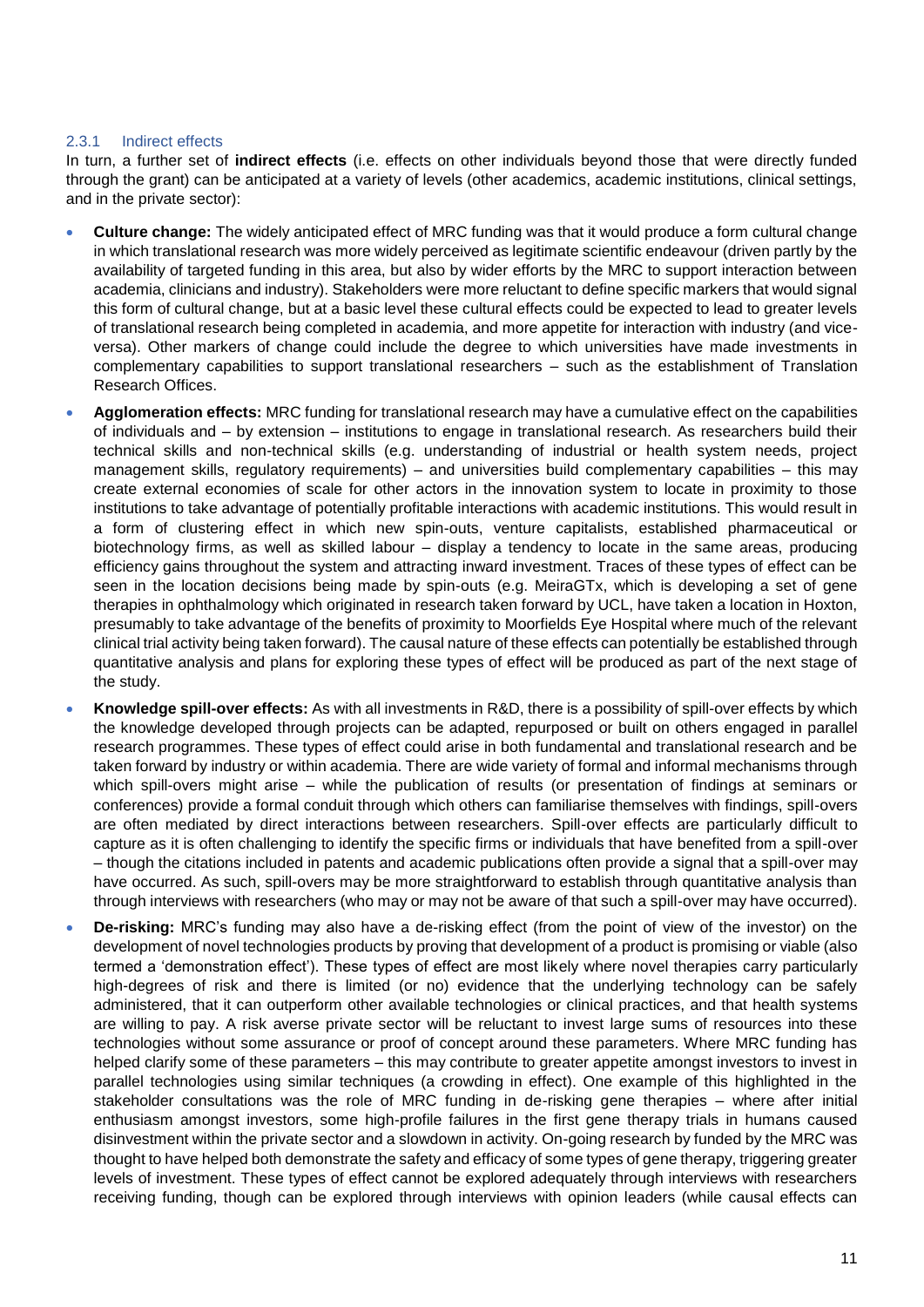potentially be established through statistical analysis, and proposed methods for doing so will be developed as part of the next stage of the study).

#### <span id="page-13-0"></span>2.4 Overarching logic model

The overarching logic model for the evaluation of the MRC's translational research portfolio is presented in Figure 1.2 below.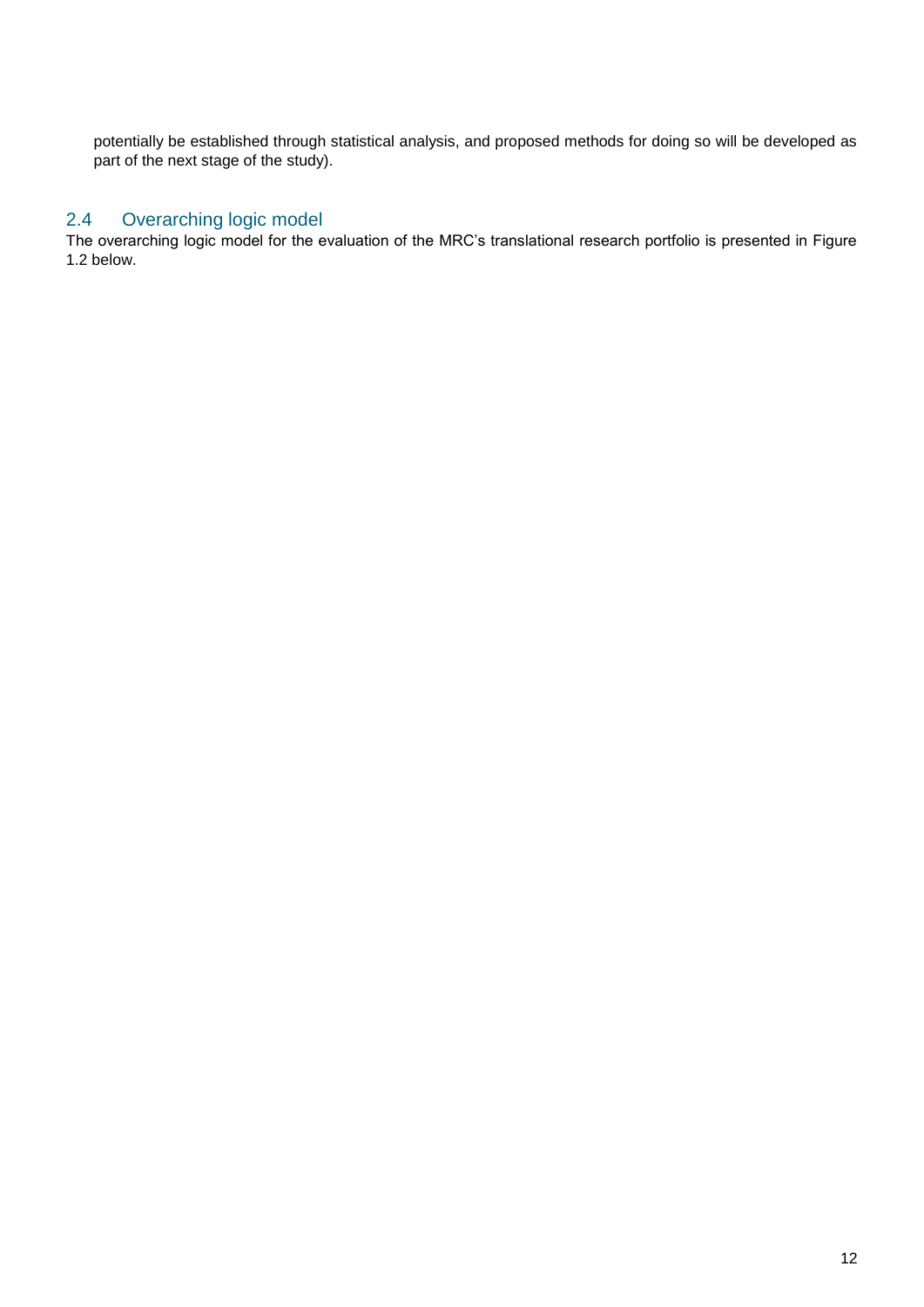#### Figure 1.2 Translational research programme logic model

<span id="page-14-0"></span>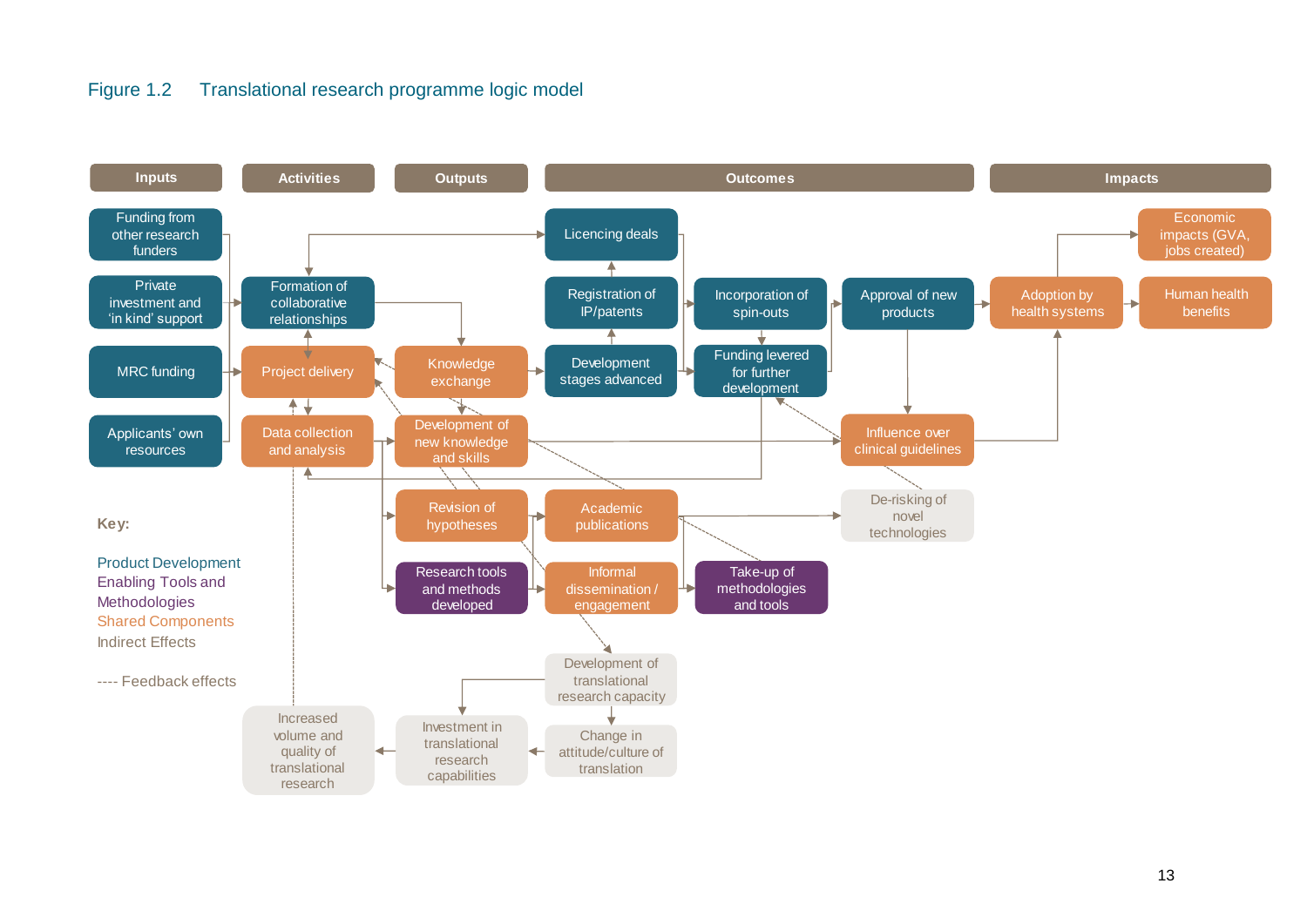### 3 – Translational Research initiatives

#### **Table 1.1: Mapping of Directed Translational research initiatives to intended outcome**

| <b>Initiative</b>                                                                                                                                               | <b>Activity</b>                                                                                                                                                                                                                                                                                                                                               | <b>End output</b>                                                                                                         | <b>Number</b><br><b>of</b><br>awards | <b>Approximate</b><br>spend | <b>Duration</b><br>of award |
|-----------------------------------------------------------------------------------------------------------------------------------------------------------------|---------------------------------------------------------------------------------------------------------------------------------------------------------------------------------------------------------------------------------------------------------------------------------------------------------------------------------------------------------------|---------------------------------------------------------------------------------------------------------------------------|--------------------------------------|-----------------------------|-----------------------------|
| <b>Biomedical</b><br><b>Catalyst</b><br>(BMC)/Developmental Pathway<br><b>Scheme</b><br><b>Funding</b><br>(DPFS)/Developmental Clinical<br><b>Studies (DCS)</b> | Funds pre-clinical development/early testing of<br>novel therapeutics, devices and diagnostics to<br>accelerate the process of identifying and<br>validating new targets or interventions which<br>have potential for making significant health<br>benefits: goal-oriented rather than hypothesis-<br>led and may involve high-risk / high-payoff<br>studies. | <b>Medical products</b><br>and<br>health-influence<br>interventions                                                       | 169                                  | £112m                       | 2008-                       |
| AZ Mechanisms<br>of human<br>disease                                                                                                                            | Provides access for UK academic researchers to<br>AZ's high-quality compound library, supporting<br>two main types of projects: pre-clinical studies to<br>enable and inform further clinical insight into<br>disease or clinical research studies using<br>compounds in new disease areas to build on<br>evidence.                                           | Enabling<br>research<br>(Mechanistic knowledge)                                                                           | 15                                   | £5.6m                       | 2013<br>2018                |
| The MRC-AZ Centre for Lead<br><b>Discovery pilot</b>                                                                                                            | MRC/AstraZeneca<br>Centre<br><b>The</b><br>for Lead<br>Discovery (CLD) aims to support academic<br>researchers in discovering potential starting<br>for<br>small<br>molecule<br>therapeutic<br>points<br>approaches with a<br>line-of-sight to<br>clear<br>therapeutic use.                                                                                   | <b>Enabling research (Target)</b><br>validation<br>and<br>the<br><b>of</b><br>identification<br>early<br>clinical matter) | Post<br>17/18                        | Post 17/18 <sup>2</sup>     | $2018 -$                    |

<span id="page-15-1"></span><span id="page-15-0"></span>2 Initiatives launched recently will not have any awards included in this analysis, as no projects will have completed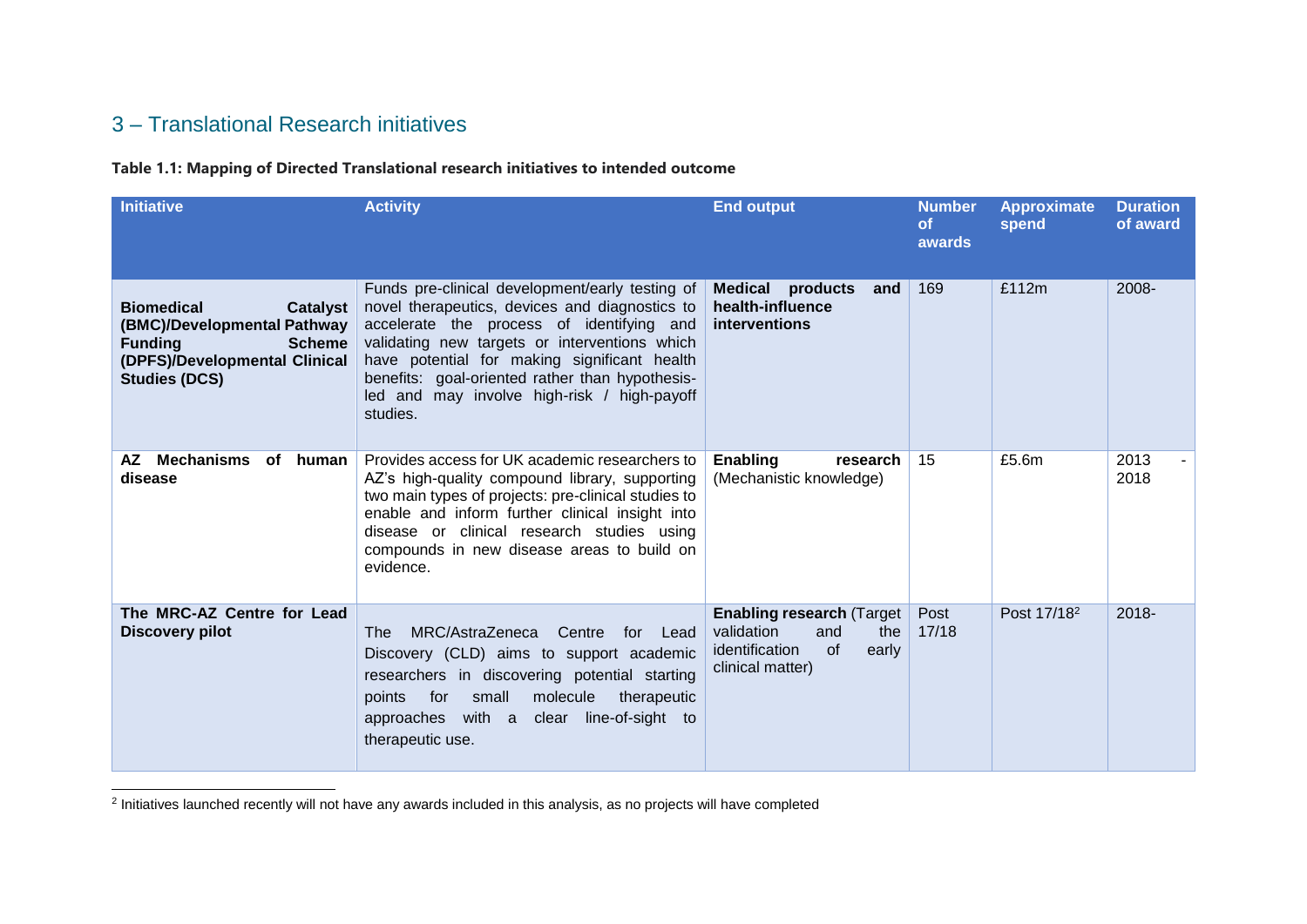|                                                                                | Initially announced in 2014, and following a<br>successful pilot in 2015/16, the scheme opened<br>to applicants in August 2017 with awards funding<br>beginning in 2018/19".                                                                                                                                                                        |                                                                                         |                    |             |              |
|--------------------------------------------------------------------------------|-----------------------------------------------------------------------------------------------------------------------------------------------------------------------------------------------------------------------------------------------------------------------------------------------------------------------------------------------------|-----------------------------------------------------------------------------------------|--------------------|-------------|--------------|
| <b>MRC-UCB</b><br>Antibody<br><b>The</b><br>Initiative                         | The MRC/UCB Antibody Discovery Initiative<br>aims to support academic researchers seeking to<br>develop antibody-based therapeutics. It is<br>intended to accelerate the transition from<br>discovery research to translational development<br>projects by enabling generation of novel<br>antibodies suitable for testing in models of<br>disease. | <b>Enabling</b><br>research<br>(Development of antibody-<br>based therapeutics)         | Post-<br>$17/18 -$ | Post 17/18- | 2018-        |
| Stem cell<br>and regenerative<br>medicine<br>(includes TSCRC, RMP and<br>RMRC) | Funds both projects to enhance scientific<br>knowledge and understanding, as well as the<br>development of new tools and technologies for<br>regenerative therapies and disease-focused<br>stem cell research with underpinning support<br>from RMP Hubs.                                                                                           | <b>Medical</b><br>products<br>and<br>Enabling research (Hubs,<br>Platforms and methods) | 77                 | £74.6m      | 2008-        |
| <b>Experimental Medicine</b>                                                   | Funds the development novel therapeutics,<br>devices and diagnostics, faster identification of<br>pathways of disease, and/or demonstrate proof-<br>of-concept evidence of the validity and<br>importance of new discoveries or treatments.                                                                                                         | Enabling<br>research<br>(Understanding<br>basic<br>biology)                             | 32                 | £11.5m      | 2008<br>2015 |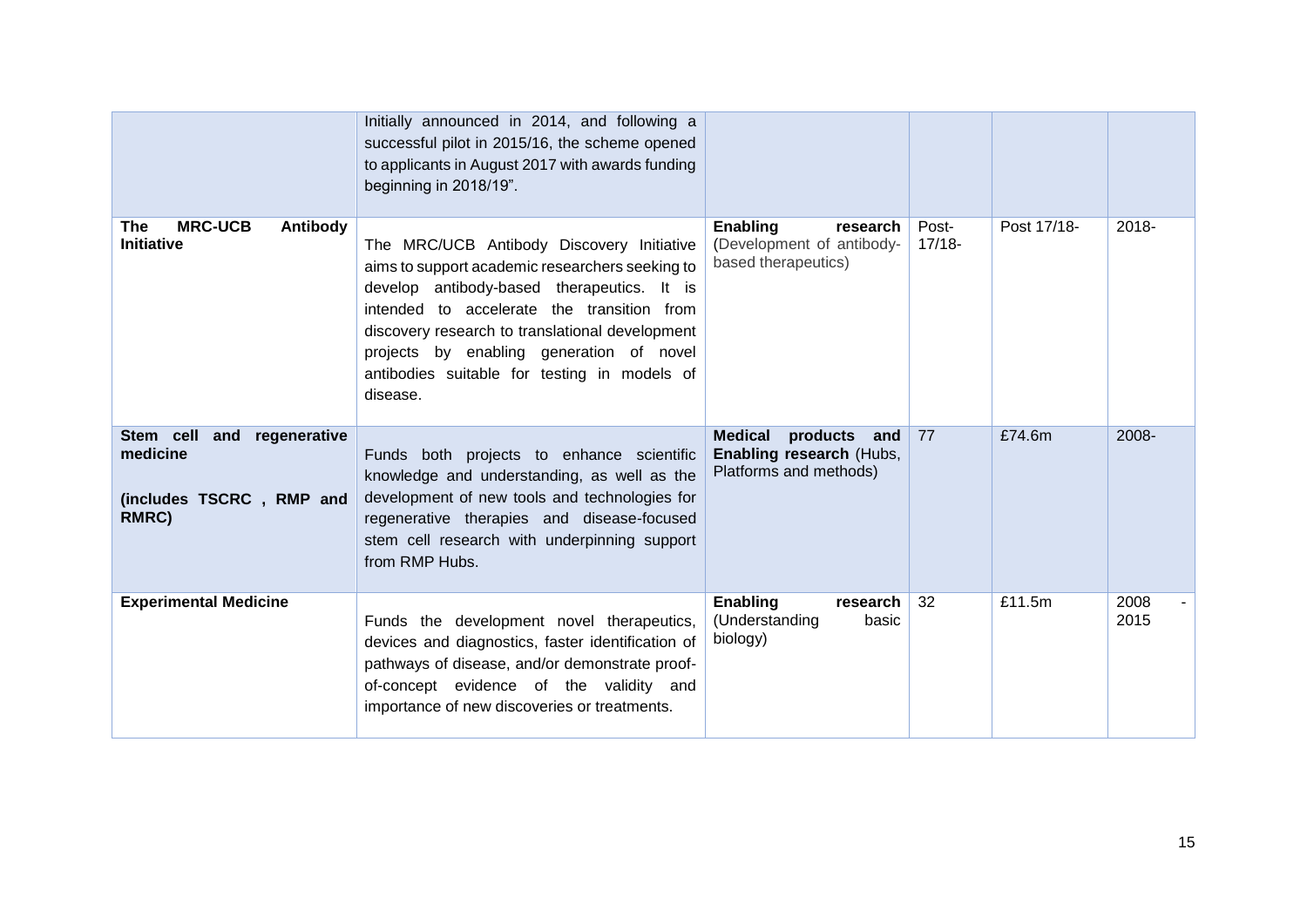| <b>Confidence</b><br><b>Concept</b><br><b>in</b><br>scheme                                               | Devolved funding intended to accelerate the<br>transition<br>from<br>discovery<br>research<br>to<br>translational development projects by supporting<br>preliminary work or feasibility studies to establish<br>the viability of an approach.                                                                                                                                         | Enabling research (Early<br>translational<br>knowledge<br>generation)                     | 75   | £39m                  | $2012 -$         |
|----------------------------------------------------------------------------------------------------------|---------------------------------------------------------------------------------------------------------------------------------------------------------------------------------------------------------------------------------------------------------------------------------------------------------------------------------------------------------------------------------------|-------------------------------------------------------------------------------------------|------|-----------------------|------------------|
| <b>Proximity</b><br>discovery:<br>to<br><b>Industry Engagement Fund</b>                                  | Facilitates collaborations between academia and<br>industry.                                                                                                                                                                                                                                                                                                                          | Enabling research (Early<br>engagement<br>supporting<br>product development)              | 32   | £6.1m                 | 2015-            |
| <b>Medicine</b><br><b>Experimental</b><br>Challenge Grants <sup>3</sup>                                  | Funds research into disease pathophysiology<br>conducted in humans. It aims to fund studies<br>which address the<br>biggest gaps in our<br>understanding of the causes and progression of<br>human disease and which produce major new<br>mechanistic insights. Projects also aims to<br>the<br>major<br>improvements<br>produce<br>in.<br>understanding of human disease mechanisms. | <b>Enabling</b><br>research<br>(Understanding<br>human<br>disease mechanisms)             | (21) | (estimated<br>£42.4m) | $2013 -$<br>2021 |
| <b>Stratified Medicine (including</b><br>MRC/ABPI Inflammation and<br>Immunity Initiative <sup>4</sup> ) | Funds projects on identifying subgroups of<br>patients with distinct mechanisms of disease, or<br>particular responses to treatment.<br>To improve our understanding of how to tailor<br>treatments and interventions to the individual<br>needs of people living with a wide range of<br>diseases and conditions: support for single-                                                | Enabling<br>research<br>(Understanding of clinically<br>important<br>disease<br>subtypes) | 6    | £10.4m                | $2011 -$         |

 $3$  None of the experimental challenge grants have yet finished and so none of these awards were included in the evaluation.

l

<sup>&</sup>lt;sup>4</sup> All six stratified medicine consortia included in the evaluation were awarded under the first wave of grants in the MRC-ABPI inflammation and immunity initiative)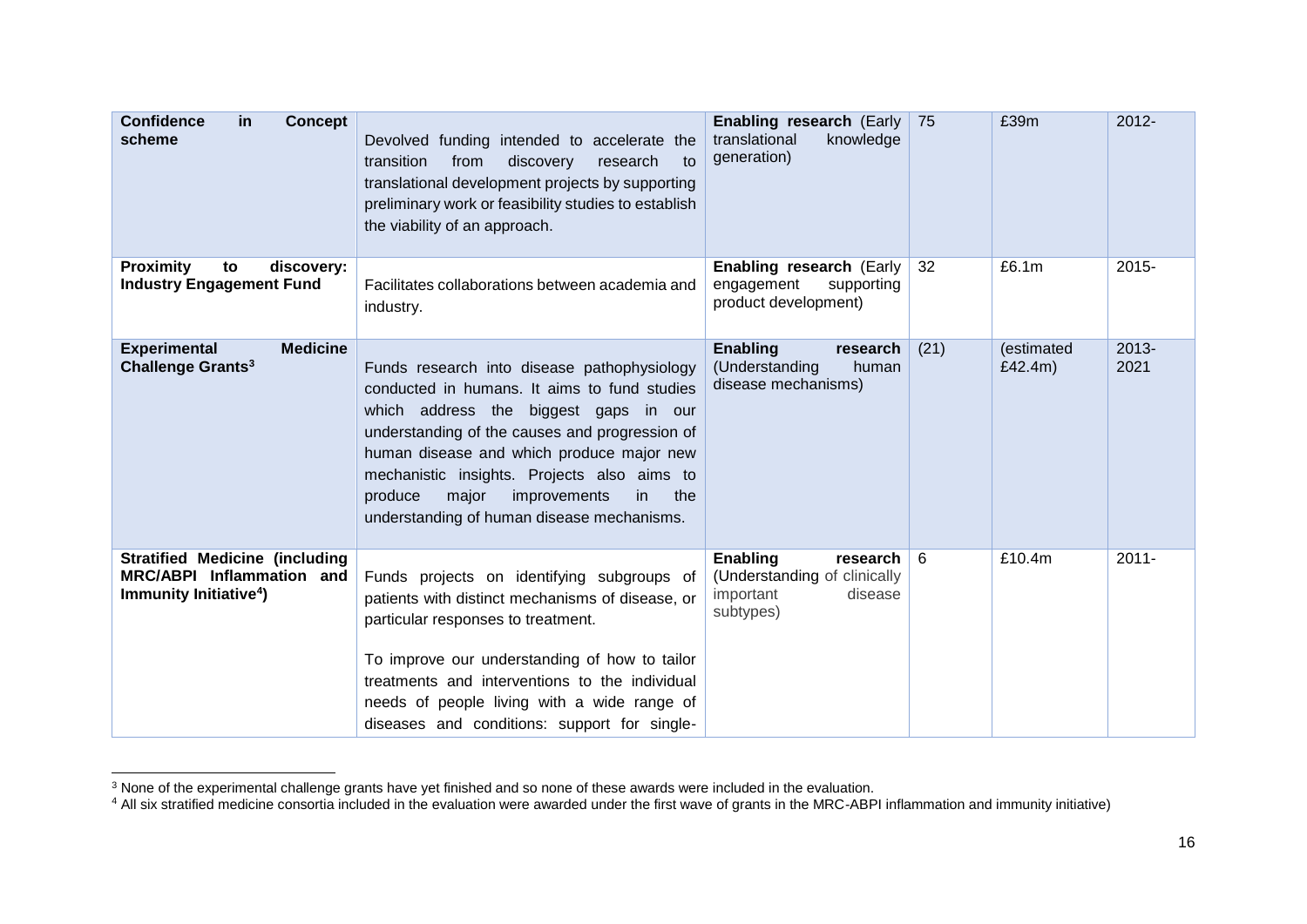|                                                                     | condition focused research consortia studying<br>the disease aetiology within patient groups.                                                                                                                                                                                                |                                                                                                                                                               |     |        |               |
|---------------------------------------------------------------------|----------------------------------------------------------------------------------------------------------------------------------------------------------------------------------------------------------------------------------------------------------------------------------------------|---------------------------------------------------------------------------------------------------------------------------------------------------------------|-----|--------|---------------|
| <b>MRC/NIHR</b><br>Methodology<br><b>Research Programme</b>         | Aims to inform research, practice, policy and<br>healthcare and support research that has<br>generalisable research methods development as<br>its primary purpose.                                                                                                                           | <b>Enabling</b><br>research<br>(Generation of knowledge<br>concerning how best to<br>design, conduct, analyse<br>and evaluate medical and<br>health research) | 105 | £38.7m | 2008-         |
| <b>Molecular</b><br>Pathology<br><b>Nodes</b><br>Calls <sup>5</sup> | Funds proposals to establish high-quality<br>molecular pathology nodes. Each node will be a<br>multidisciplinary centre of innovative molecular<br>diagnostic test discovery and development<br>together<br>the<br>bringing<br>research<br>base,<br>pathology/genetic services and industry. | <b>Enabling</b><br>research<br>(Provision of tools<br>and<br>technique<br>to<br>assist<br>translation)                                                        | (7) | (E25m) | 2015-<br>2019 |
| <b>Joint Patient Research Cohort</b><br><b>Initiative (JPRCI)</b>   | The initiative aims to create small, extensively<br>defined groups of patients to help detect, treat or<br>prevent disease in areas of high unmet need or<br>where there are bottlenecks in turning research<br>into therapies.                                                              | <b>Enabling</b><br>research<br>(Infrastructure support for<br>data,<br>materials<br>and<br>biobanks)                                                          | 14  | £6.8m  | 2008<br>2015  |

<sup>5</sup> Not included in this evaluation as all awards ran until 2019

l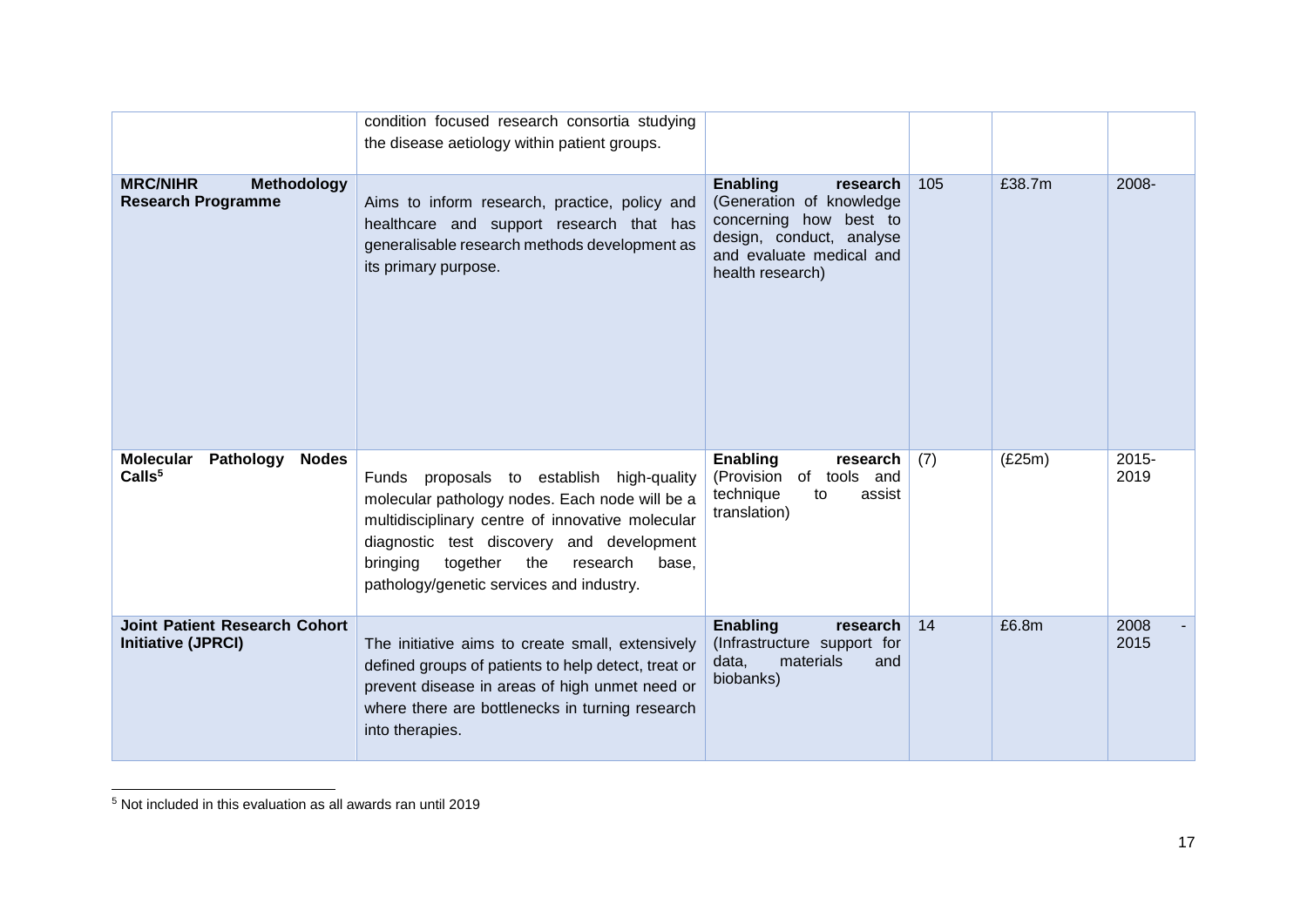| <b>Models of Human disease</b>                                                                                               | Aims to develop models for evaluation and<br>validation of human disease: in vivo, in vitro or in<br>silico. Primary activity areas in the funded-<br>projects include biological and endogenous<br>factors in the areas of detection or therapeutics.                                                      | <b>Enabling</b><br>research<br>(Infrastructure,<br>including<br>tools, to support the<br>discovery and development<br>of animal models for human<br>disease)                       | 21  | £10.3m    | 2008<br>2013 |
|------------------------------------------------------------------------------------------------------------------------------|-------------------------------------------------------------------------------------------------------------------------------------------------------------------------------------------------------------------------------------------------------------------------------------------------------------|------------------------------------------------------------------------------------------------------------------------------------------------------------------------------------|-----|-----------|--------------|
| <b>MRC-GSK</b><br><b>Experimental</b><br><b>Medicine Initiative to Explore</b><br><b>New Therapies (EMINENT)<sup>6</sup></b> | It is hoped that combining the disease biology<br>expertise of these academic scientists with<br>GSK's drug development expertise<br>and<br>resources will ultimately lead to breakthroughs in<br>that could accelerate the<br>understanding<br>development of innovative<br>treatments<br>for<br>patients. | <b>Enabling</b><br>research<br>(Generation of knowledge<br>concerning<br>the<br>fundamental<br>biological<br>mechanisms<br>responsible<br>for a range of inflammatory<br>diseases) | (9) | (E0.9m)   | $2017 -$     |
| <b>Biomarkers</b>                                                                                                            | Funding towards the development of potential<br>biomarkers for their predictive and prognostic<br>capability for the diagnosis of disease, disease<br>heterogeneity and underlying mechanisms,<br>susceptibility,<br>exposure or<br>response<br>to<br>interventions.                                        | Enabling<br>research<br>(Infrastructure<br>supporting<br>development<br>the<br>0f<br>products or tools)                                                                            | 41  | £17.4 $m$ | 2007<br>2013 |
| <b>Sharing</b><br><b>Industry</b><br><b>Asset</b><br>Initiative <sup>7</sup>                                                 | The aim is for this to be a long-standing initiative<br>with a 'virtual library' of assets held on the MRC<br>website that applicants can use in their<br>experimental medicine research studies.                                                                                                           | <b>Enabling</b><br>research<br>(Provision of access to<br>deprioritised compounds)                                                                                                 | (7) | (E0.2m)   | 2017-        |

l <sup>6</sup> Not included, no projects have yet completed.

 $7$  Not included, no projects have yet completed.